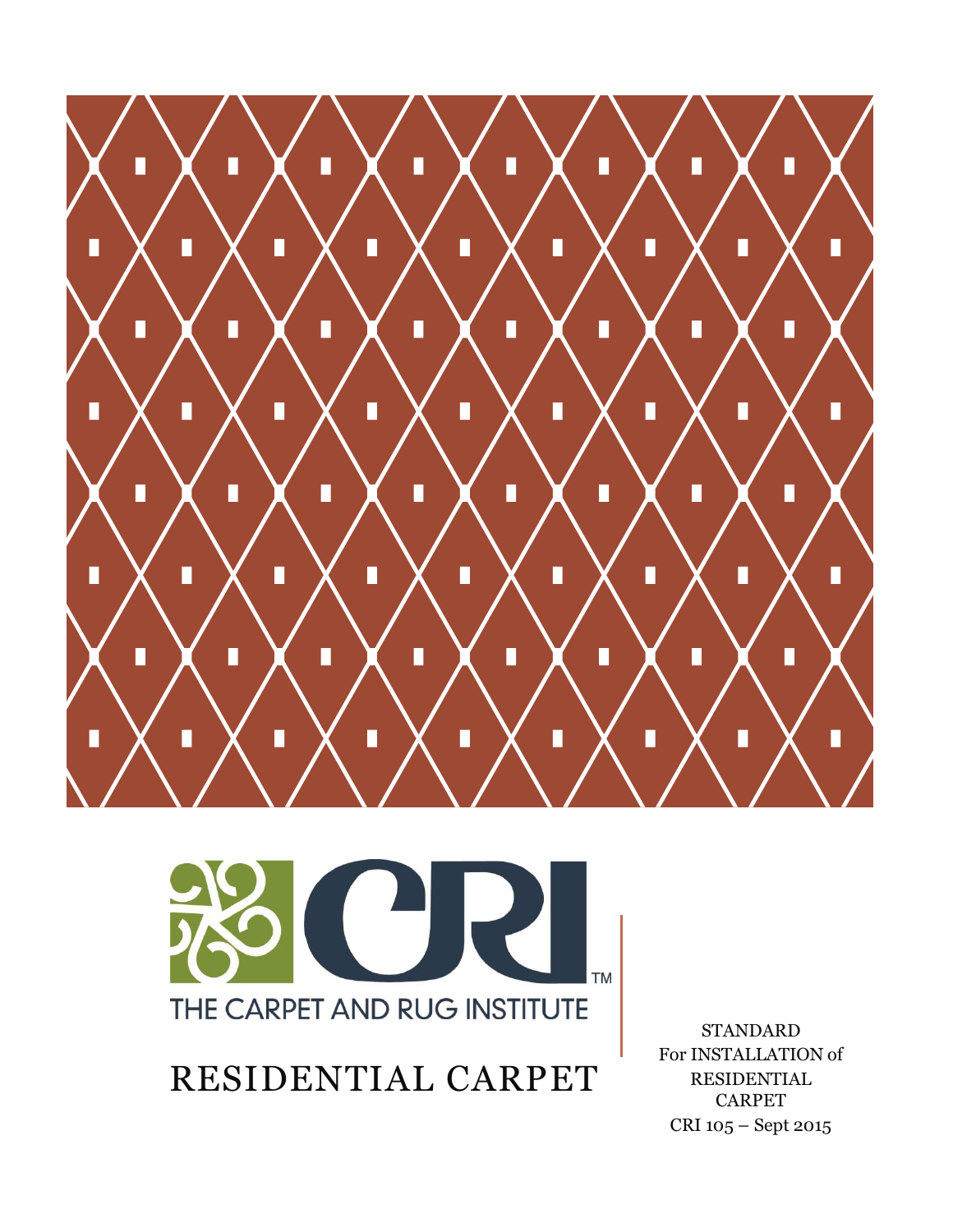Copyright © 2015 by the Carpet and Rug Institute, Inc. Originally published 1982 with revisions issued 1984, 1986, 1988, 1991, 1992, 1993, 1994, 1996, 2002 and 2015. All rights reserved.

#### **Disclaimer**

The Carpet and Rug Institute (CRI) is the national trade association of carpet and rug manufacturers and suppliers to the industry. The expertise of CRI's membership comes together to provide unbiased technical, educational, and scientific information about carpet and rugs.

The Carpet and Rug Institute assumes no responsibility and accepts no liability for the application of the principles or techniques contained in this standard. Specifying authorities are responsible for reviewing applicable federal, state and local statutes, ordinances, and regulations including mandatory requirements contained in the Occupational Safety and Health Administration (OSHA) Hazard Communication Regulation.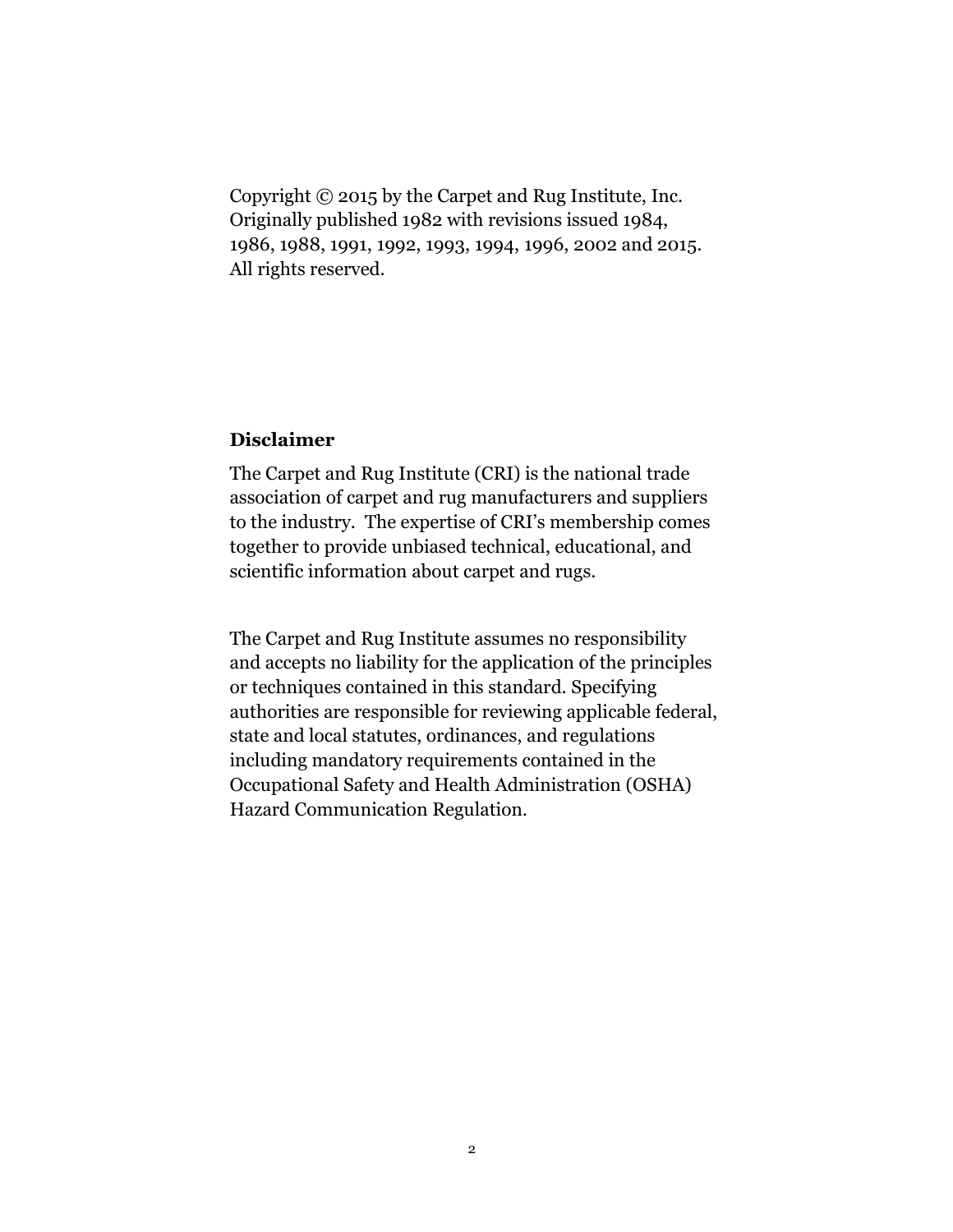## **Contents**

| 1.0 |  |
|-----|--|
| 1.1 |  |
| 1.2 |  |
| 2.0 |  |
| 3.0 |  |
| 4.0 |  |
| 4.1 |  |
| 4.2 |  |
| 5.0 |  |
| 5.1 |  |
| 5.2 |  |
| 5.3 |  |
| 5.4 |  |
| 5.5 |  |
| 6.0 |  |
| 6.1 |  |
| 6.2 |  |
| 6.3 |  |
| 7.0 |  |
| 7.1 |  |
| 7.2 |  |
| 7.3 |  |
| 8.0 |  |
| 8.1 |  |
| 8.2 |  |
| 8.3 |  |
| 8.4 |  |
| 8.5 |  |
| 8.6 |  |
| 8.7 |  |
| 8.8 |  |
| 8.9 |  |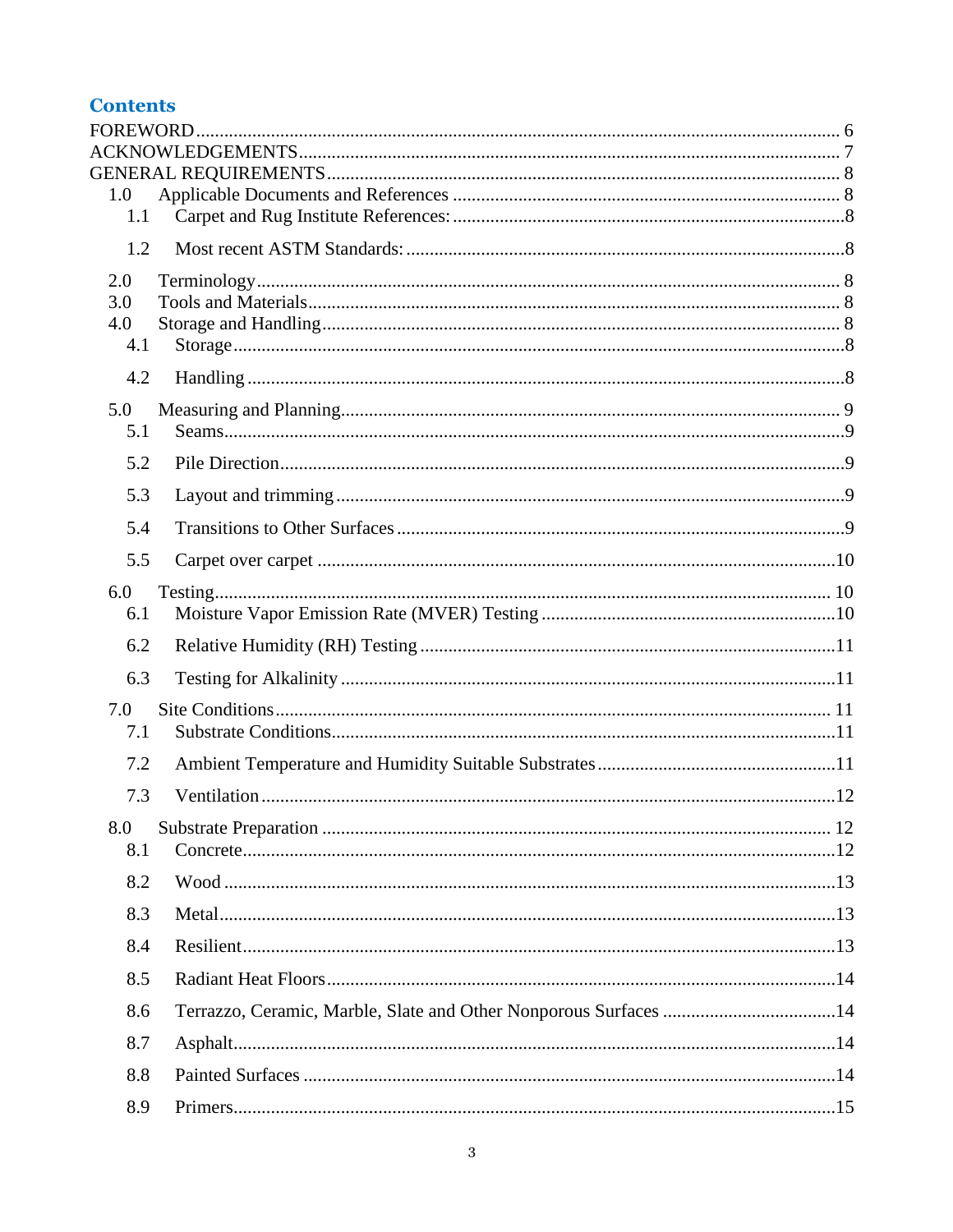| 8.10                |  |
|---------------------|--|
| 8.11                |  |
| 9.0<br>10.0<br>10.1 |  |
| 10.2                |  |
| 10.3                |  |
| 10.4                |  |
| 11.0<br>11.1        |  |
| 11.2                |  |
| 11.3                |  |
| 11.4                |  |
| 11.5                |  |
| 11.6                |  |
| 12.0<br>12.1        |  |
| 12.2                |  |
| 12.3                |  |
| 12.4                |  |
| 12.5                |  |
| 12.6                |  |
|                     |  |
| 13.0<br>13.1        |  |
| 13.2                |  |
| 13.3                |  |
| 13.4                |  |
| 13.5                |  |
| 13.6                |  |
| 13.7                |  |
| 13.8                |  |
| 13.9                |  |
|                     |  |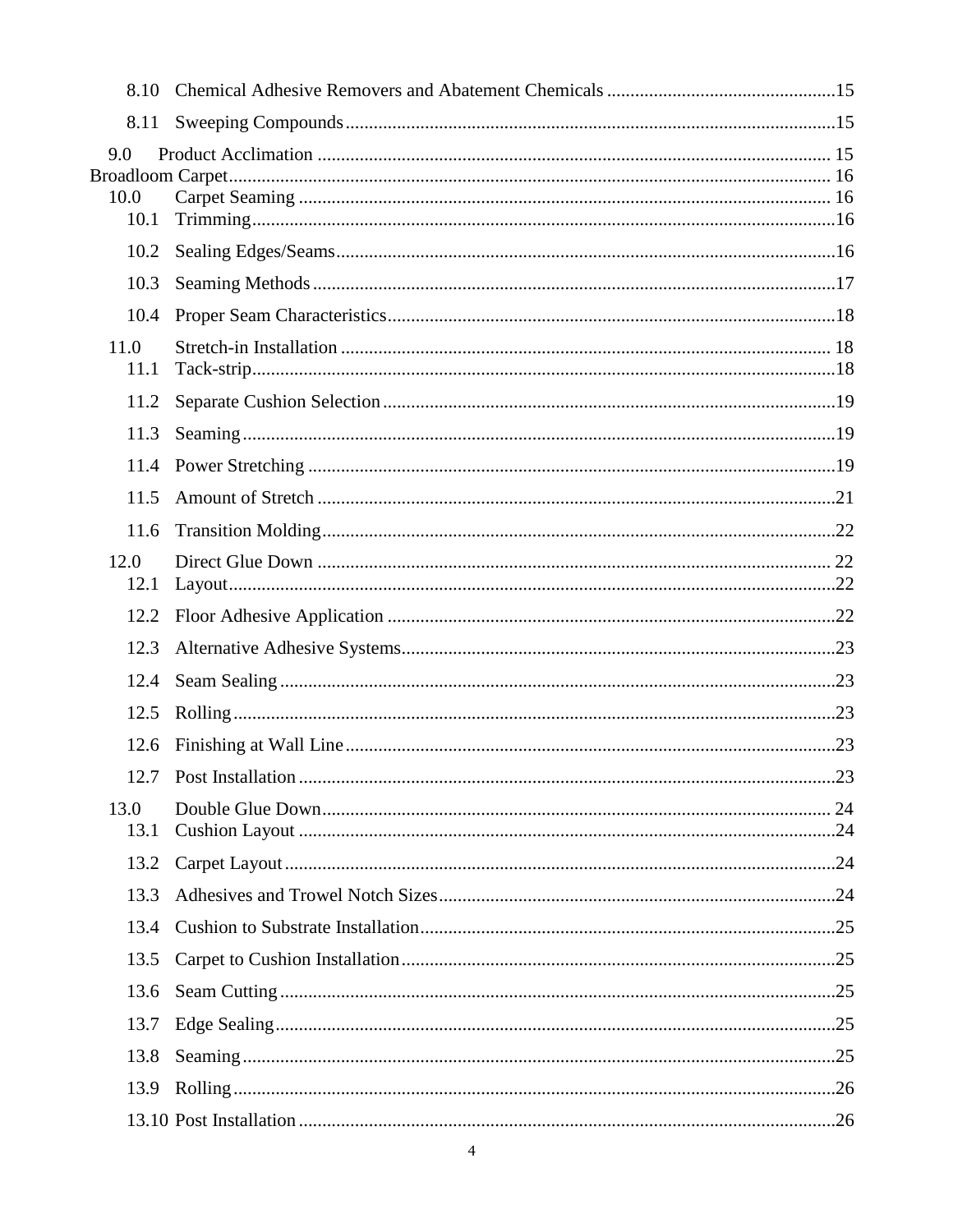| 14.0<br>14.1 |  |  |  |  |
|--------------|--|--|--|--|
| 14.2         |  |  |  |  |
| 14.3         |  |  |  |  |
| 14.4         |  |  |  |  |
| 15.0<br>15.1 |  |  |  |  |
| 15.2         |  |  |  |  |
| 15.3         |  |  |  |  |
| 15.4         |  |  |  |  |
| 16.0<br>16.1 |  |  |  |  |
| 16.2         |  |  |  |  |
| 16.3         |  |  |  |  |
| 16.4         |  |  |  |  |
| 16.5         |  |  |  |  |
| 16.6         |  |  |  |  |
| 17.0<br>17.1 |  |  |  |  |
| 17.2         |  |  |  |  |
| 17.3         |  |  |  |  |
| 17.4         |  |  |  |  |
| 17.5         |  |  |  |  |
|              |  |  |  |  |
|              |  |  |  |  |
|              |  |  |  |  |
|              |  |  |  |  |
|              |  |  |  |  |
|              |  |  |  |  |
|              |  |  |  |  |
|              |  |  |  |  |
|              |  |  |  |  |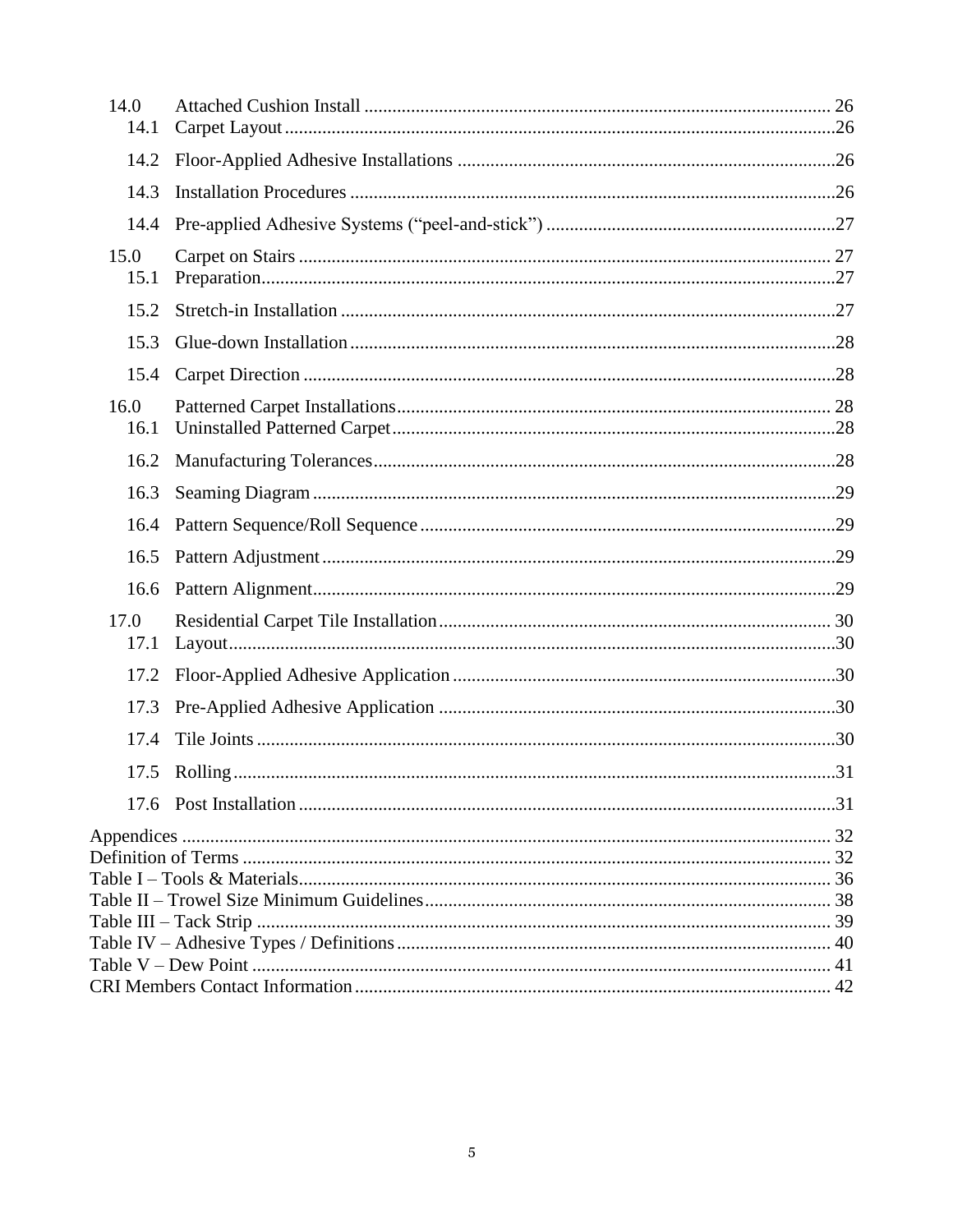## <span id="page-5-0"></span>**FOREWORD**

Products have unique characteristics and each installation project should be carefully evaluated to determine proper application of this standard. In circumstances not addressed in this document, contact the product manufacturer for specific guidance. The CRI requires that the services of professionally trained and qualified floor covering installers be obtained for all Residential carpet installations.

This minimum standard requirement for installation of carpet is based upon reliable principles and procedures developed through practical experience, research, and information obtained from manufacturers, retailers, installers, end users, testing laboratories, and others who have specialized expertise. For more detailed information, instructions and training, please contact the specific manufacturer.

Failure to follow this minimum standard may result in an installation related failure; however it cannot be the basis for rejecting a claim relating to a manufacturing defect.

For the most current version of the CRI 105, please visit the Carpet and Rug Institute at www.carpet-rug.org.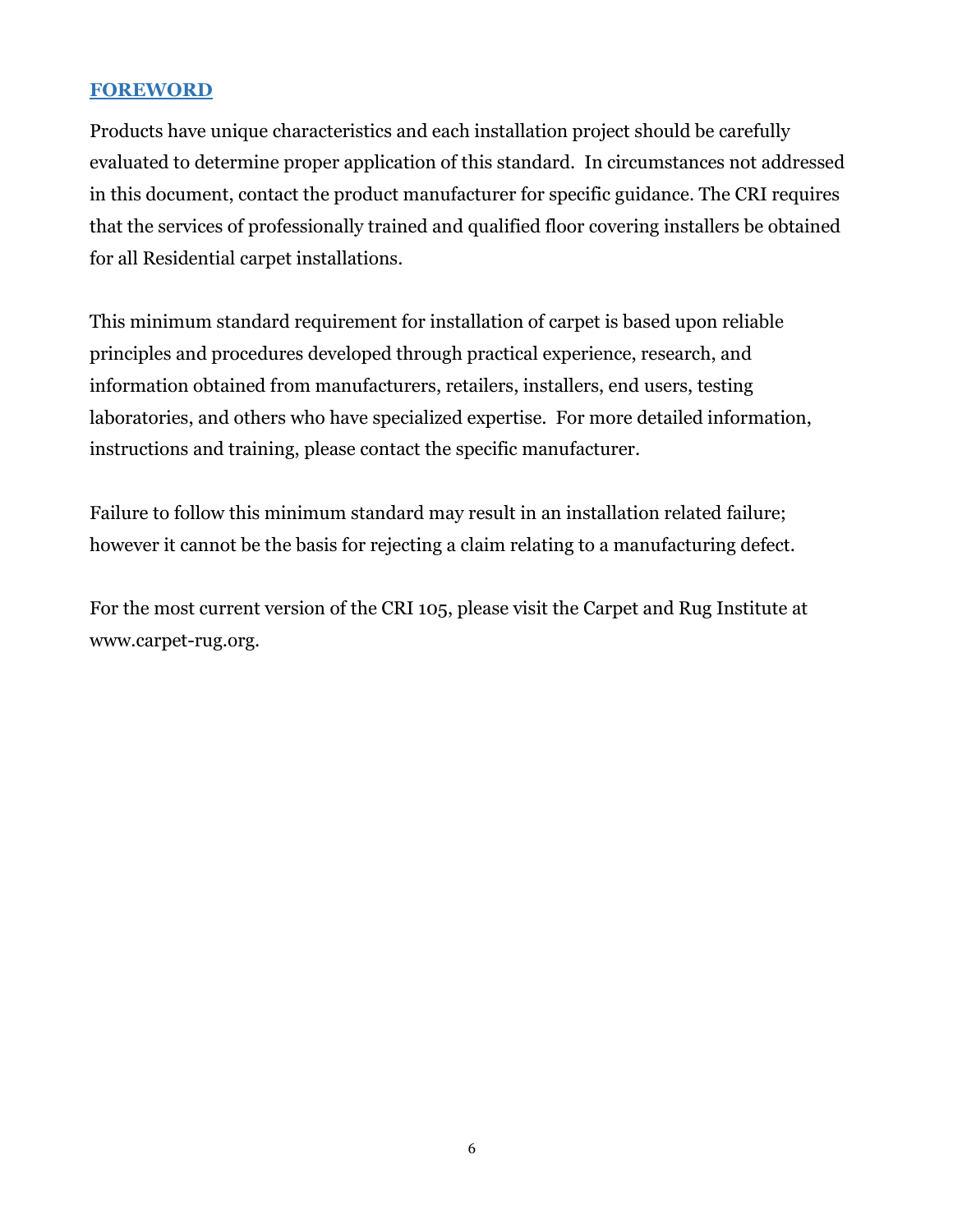#### <span id="page-6-0"></span>**ACKNOWLEDGEMENTS**

This Standard was prepared under the direction of the Installation Subcommittee of the Carpet and Rug Institute and in cooperation with numerous experts in the carpet installation and related fields.

#### **CRI INSTALLATION TASK GROUP CHAIRMAN**

Woody Belflower, Shaw Industries Group, Inc.

#### **CRI INSTALLATION TASK GROUP PROJECT COORDINATOR**

Pat Jennings, The Carpet and Rug Institute, Inc.

#### **CRI INSTALLATION TASK GROUP MEMBERS:**

Mark Berndt – Bentley Mills Inc. Eric Boender - StarNet Worldwide Commercial Flooring Partnership Scott Bradley – Mohawk Industries Mike Del Vacchio – Milliken & Company Jimmy Garrett – Interface Americas John Geier – W.F. Taylor Co., Inc. Grace Gilbreath – XL Brands Charlie Nielsen – MAPEI Corporation/APAC Richard Pickens – Engineered Floors LLC Scott Sales – XL Brands Andrew S. Smith – Mohawk Industries David Wardlaw – Tai Ping Carpets Americas, Inc.

#### **CRI INSTALLATION TASK GROUP CONTRIBUTORS:**

Dan Channell - Shaw Industries Group, Inc. Brian Howard - Shaw Industries Group, Inc.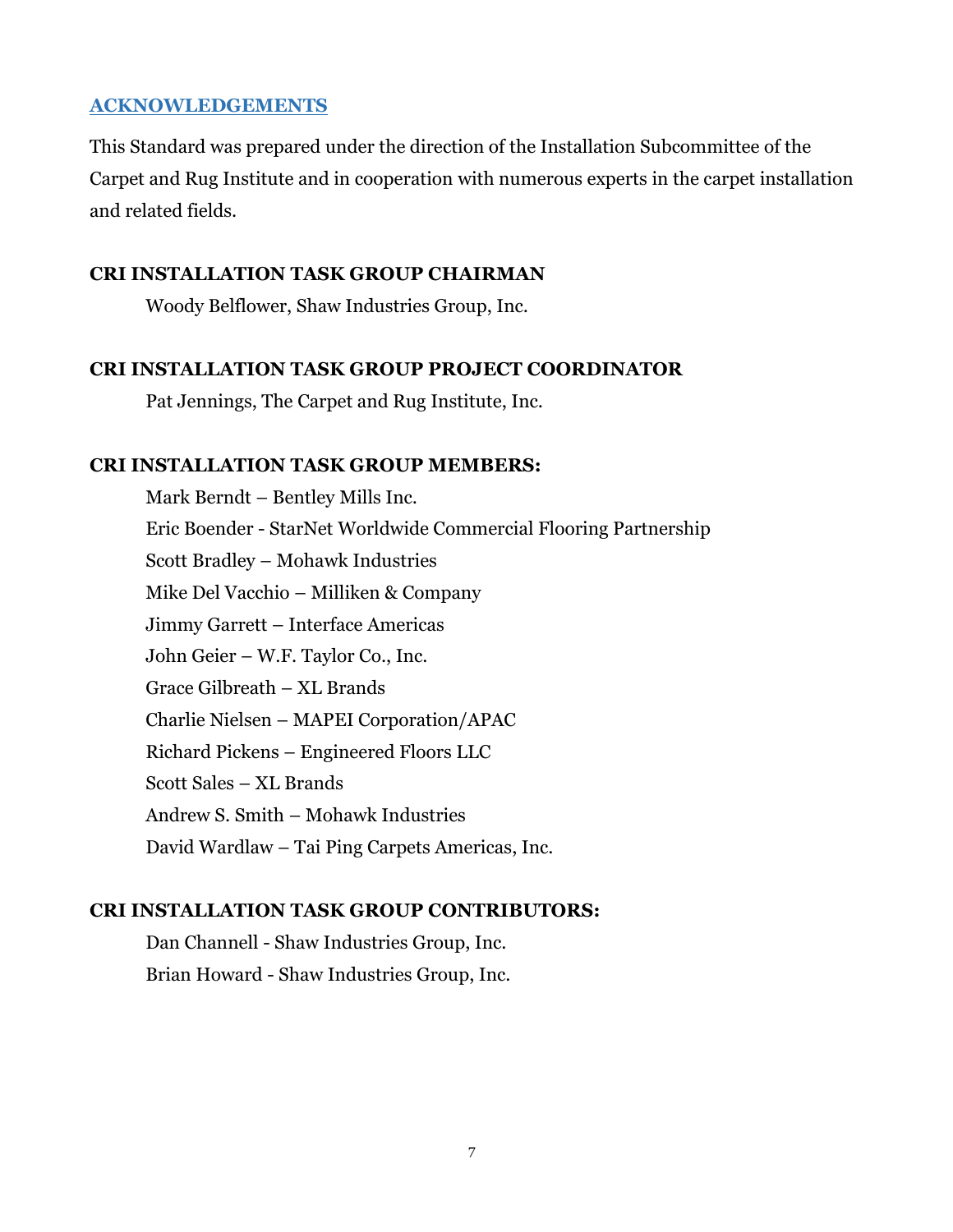#### <span id="page-7-0"></span>**GENERAL REQUIREMENTS**

### <span id="page-7-1"></span>**1.0 Applicable Documents and References**

## **1.1 [Carpet and Rug Institute References:](http://www.carpet-rug.org/Industry-Resources/Technical-Bulletins-and-Papers.aspx)**

- <span id="page-7-2"></span>[The Carpet Primer](https://www.google.com/url?sa=t&rct=j&q=&esrc=s&source=web&cd=1&cad=rja&uact=8&ved=0CB4QFjAA&url=http%3A%2F%2Fwww.carpet-rug.org%2FDocuments%2FPublications%2F029_The_Carpet_Primer.aspx&ei=UKxQVaDTGoXBggTggoGYDA&usg=AFQjCNGuTArTEz-A8FOBuxTky08orzIRLA) \*
- [Carpet Maintenance and Troubleshooting\\*](http://www.carpet-rug.org/Documents/Technical_Bulletins/2008_Carpet_Maintenance_and_Troubleshooting.pdf)

## <span id="page-7-3"></span>**1.2 Most recent ASTM Standards:**

- ASTM F-710 Standard Practice for Preparing Concrete to Receive Resilient Flooring
- ASTM F-1869 Test Method for Measuring Moisture Vapor Emission Rate of Concrete Subfloor Using Calcium Chloride
- ASTM F-2170 In-situ Relative Humidity Testing

## <span id="page-7-4"></span>**2.0 Terminology**

For terms and definitions used in this standard, refer to the [Definitions of](#page-31-1) Terms section in the Appendix of this document.

## <span id="page-7-5"></span>**3.0 Tools and Materials**

Carpet installation requires using tools and materials referenced in this standard. Refer to the Tools and Materials tables in the Appendix of this document.

## <span id="page-7-6"></span>**4.0 Storage and Handling**

#### <span id="page-7-7"></span>**4.1 Storage**

Store carpet and related materials in a climate-controlled, dry space. Protect carpet from soil, dust, moisture and other contaminants and store on a flat surface. Stacking heavy objects on top of carpet rolls is prohibited. Double stacking pallets of carpet tile should be avoided unless approved by the manufacturer.

## <span id="page-7-8"></span>**4.2 Handling**

Transport carpet in a manner that prevents damage and distortion. Bending or folding individual carpet rolls or cuts from rolls are not recommended. When bending or folding is unavoidable for delivery purposes, the carpet is required to be unrolled and allowed to lie flat immediately upon arrival at the installation site.

## **NOTE: Failure to observe the preceding requirements may result in the following:**

- **Contamination from soil, grease and/or oil**
- **Delamination**
- **Dimensional changes**
- **Permanent indentation**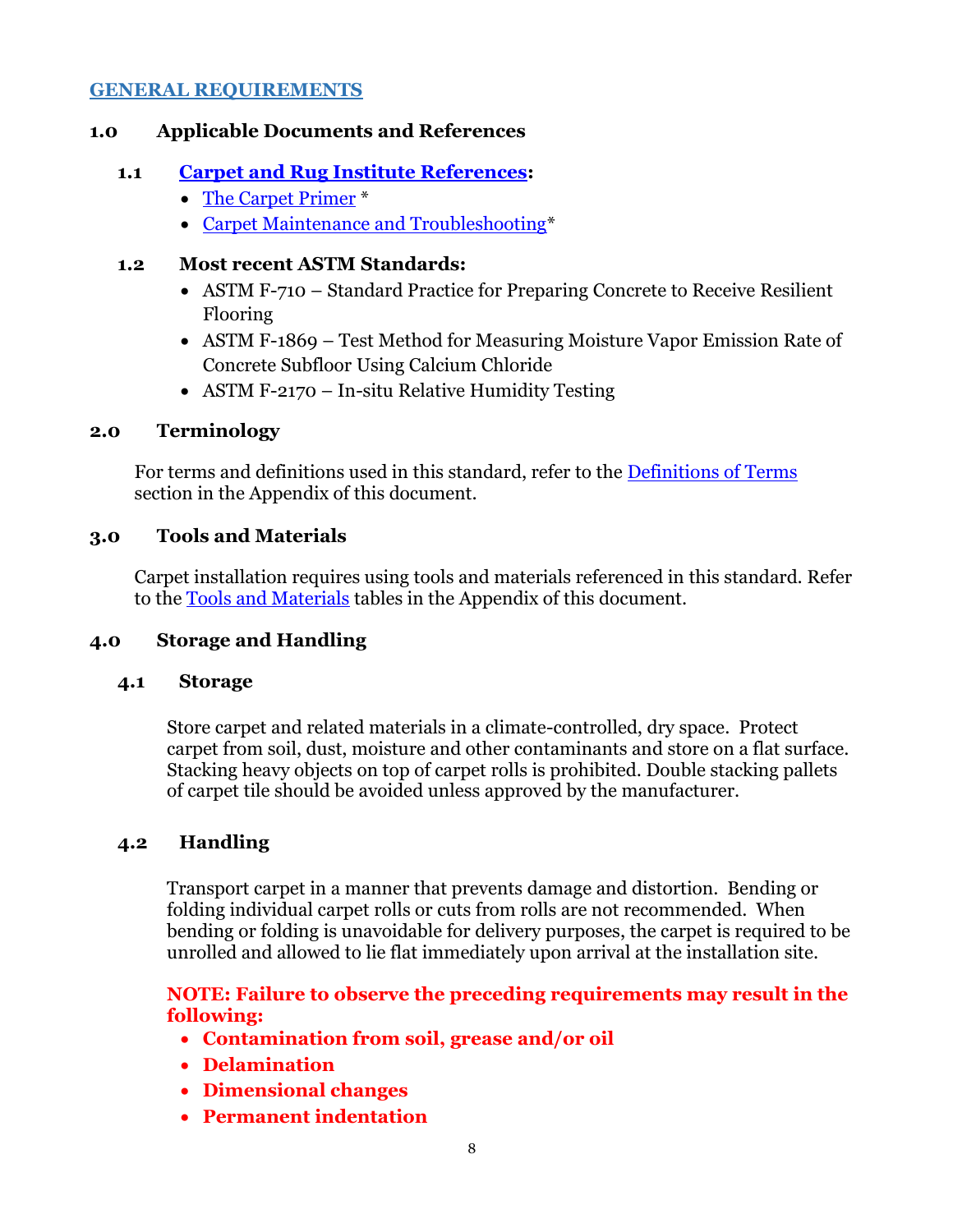- **Development of wrinkles and bubbles**
- **Pile reversal**
- **Pile crushing**
- **Creases**
- **Pattern Distortion**

## <span id="page-8-0"></span>**5.0 Measuring and Planning**

All aspects of the installation should be coordinated. Correct measurements and a detailed diagram is essential before the installation can be professionally planned, estimated, or completed.

Planning, layout, execution of work, especially seam placement decisions, must reflect the desire of the consumer, be consistent with the industry standards, and should include input from the carpet dealer and installer.

## <span id="page-8-1"></span>**5.1 Seams**

Keep seams to a minimum. When possible, position seams so that:

- Seams should run the length of the area.
- Main traffic should run parallel to, rather than across, the seam.
- Natural light does not strike across the seam.
- Seams are away from areas subjected to pivoting traffic.
- Seams are not perpendicular to doorway openings.

## <span id="page-8-2"></span>**5.2 Pile Direction**

Where two or more pieces of the same broadloom carpet are adjacent, the pile direction is required to be the same unless otherwise specified. Uniform pile direction is not required with dissimilar carpet.

### **NOTE: Ideally, install carpet with the pile lay toward the entrance; but other factors, such as pattern, aesthetics and economic use of material may be considered.**

## <span id="page-8-3"></span>**5.3 Layout and trimming**

Carpet shall be cut in accordance with the seaming diagram, allowing at least 3 inches along each wall for trimming and sufficient material to match patterns when applicable.

## <span id="page-8-4"></span>**5.4 Transitions to Other Surfaces**

Where carpet transitions to other floor coverings, the carpet edges are required to be protected or covered with appropriate transition moldings. The edge of the hard surface flooring should not exceed a maximum of 1/16" higher than the total carpet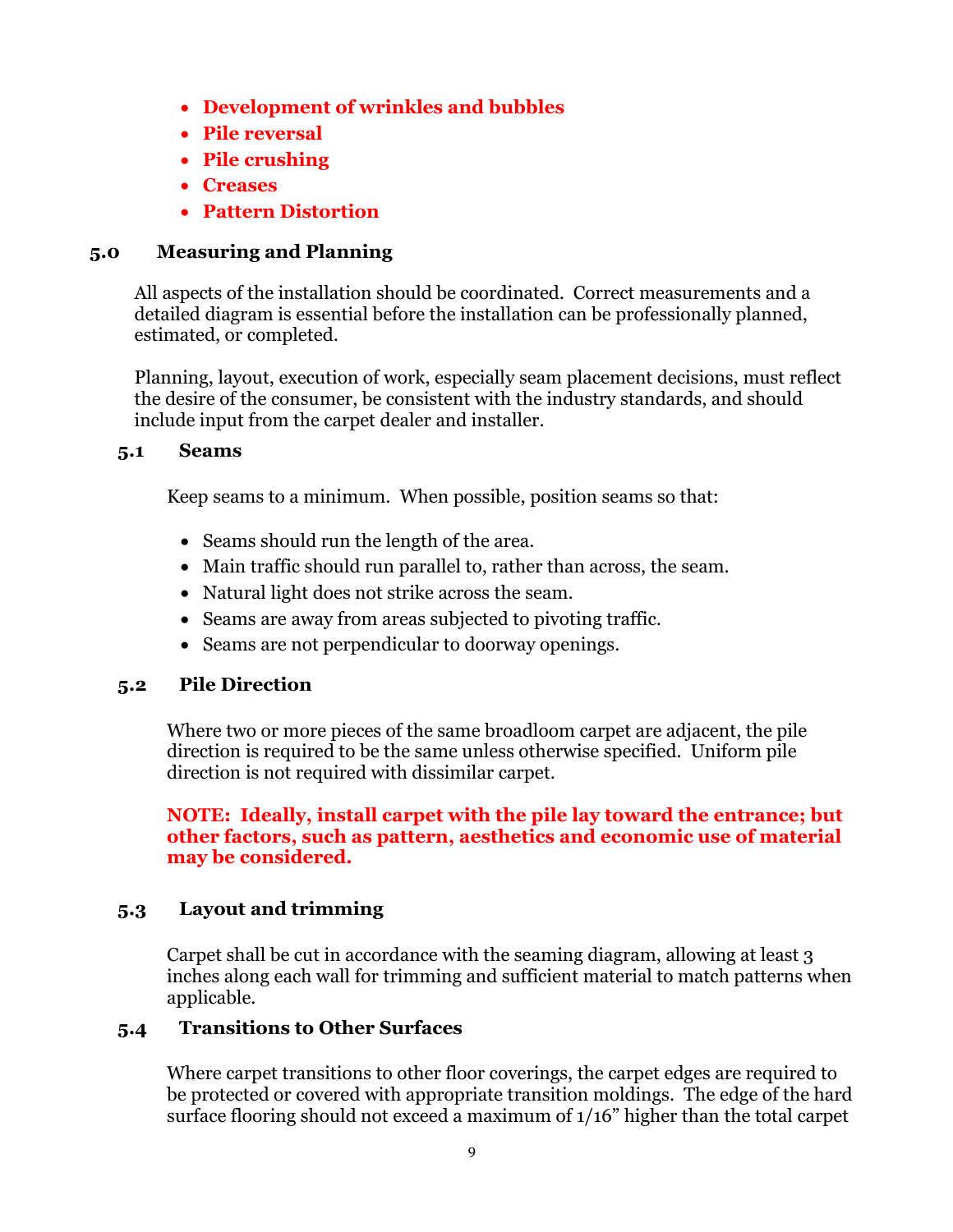thickness where no transition molding exists. For broadloom where no transition molding is used, apply a minimum of 1/8" bead of seam sealer to the edge of the carpet along the entire transition.

Wall base - when vinyl or rubber wall base is used in a direct glue or double glue carpet installation, cove base or base-with-toe is highly recommended.

## <span id="page-9-0"></span>**5.5 Carpet over carpet**

In the absence of manufacturer's specific recommendations to the contrary, carpet should not be installed over existing carpet.

## <span id="page-9-1"></span>**6.0 Testing**

Most residential stretch-in installations do not require moisture testing.

Before direct glue-down, double-glue down and free floating carpet tile systems, the owner or general contractor, or their designated testing agent, is required to submit to the flooring contractor a written report on the moisture and alkalinity conditions of the concrete substrates.

Refer to the manufacturer's written instructions for guidelines regarding allowable moisture and pH limits for their products. The Moisture Vapor Emission Rate, Relative Humidity & Alkalinity testing must be performed to give an accurate assessment of the concrete condition and the test results/data of each test shall be within acceptable limits.

**Proper testing is essential for a successful installation and any deviation from these industry accepted test methods often results in an installation failure and may void manufacturers' warranties**.

**NOTE: It is recommended that qualified independent third-party testing agencies be used for determining moisture and alkalinity conditions of a concrete slab. Testing by an independent third party specialist to determine installation suitability is a prudent and necessary safeguard for general contractors, owners, architects, flooring product providers and installation contractors to reduce the risk of concrete slab moisture related flooring problems. As a minimum, testing agencies or individuals are required to demonstrate verifiable experience in concrete moisture testing or be certified by a recognized organization.**

#### <span id="page-9-2"></span>**6.1 Moisture Vapor Emission Rate (MVER) Testing**

MVER tests must be conducted in accordance with the current version of ASTM F 1869, not to exceed manufacturer's requirements (ASTM F1869 - Standard Test Method for Measuring Vapor Emission Rate of Concrete Subfloor Using Anhydrous Calcium Chloride).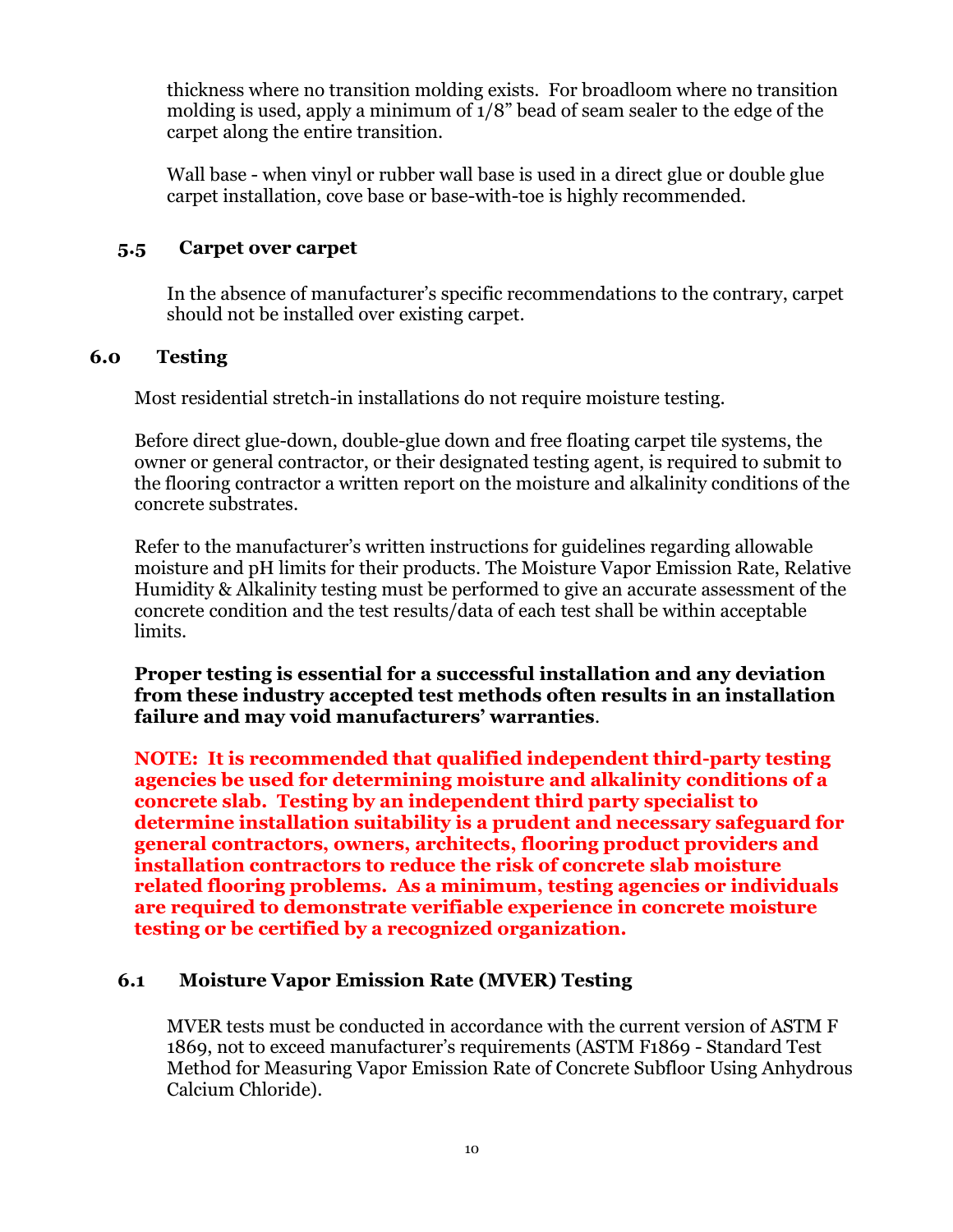## <span id="page-10-0"></span>**6.2 Relative Humidity (RH) Testing**

Testing for internal relative humidity of concrete slabs must be conducted in accordance with the current version of ASTM F-2170, not to exceed manufacturer's requirements (ASTM F2170 - Standard Test Method for Determining Relative Humidity in Concrete Floor Slabs Using In-Situ Probes).

## <span id="page-10-1"></span>**6.3 Testing for Alkalinity**

Testing the pH at the surface of a concrete slab must be conducted in accordance with the current version of ASTM F710, not to exceed manufacturer's requirements (ASTM F710 - Standard Practice for Preparing Concrete Floors to Receive Resilient Flooring).

**NOTE: Preparing the surface of a concrete slab for pH testing can be problematical. Make sure the concrete surface is adequately cleaned of adhesives, curing compounds etc. When pH readings are less than 7, it may be an indication of a residue remaining on the concrete surface. Also use care not to over clean the surface of the concrete, consequently removing the (usually) thin layer of carbonation. This can result in pH readings >12.**

#### <span id="page-10-2"></span>**7.0 Site Conditions**

#### <span id="page-10-3"></span>**7.1 Substrate Conditions**

Proper site conditions as outlined in this section are essential for a successful installation and any deviation often results in an installation failure and may void manufacturers' warranties.

#### <span id="page-10-4"></span>**7.2 Ambient Temperature and Humidity Suitable Substrates**

The installation is not to begin until the HVAC system is operational and the following conditions are maintained for at least 48 hours before, during and 72 hours after completion. The carpet is to be installed when the indoor temperature is 65-95 $\degree$  F (18-35 $\degree$  C) with a maximum relative humidity of 65%. The substrate surface temperature should not be less than  $65^{\circ}$  F (18 $^{\circ}$  C) at time of installation. Do not allow the temperature of indoor carpeted areas to fall below  $50^{\circ}$  F (10<sup>o</sup> C), regardless of the age of the installation. If these conditions are not attainable, contact the flooring manufacturer for warranty implications.

### **NOTE: If the above conditions are not met, installations may be susceptible to moisture related failures including but not limited to dew point condensation.**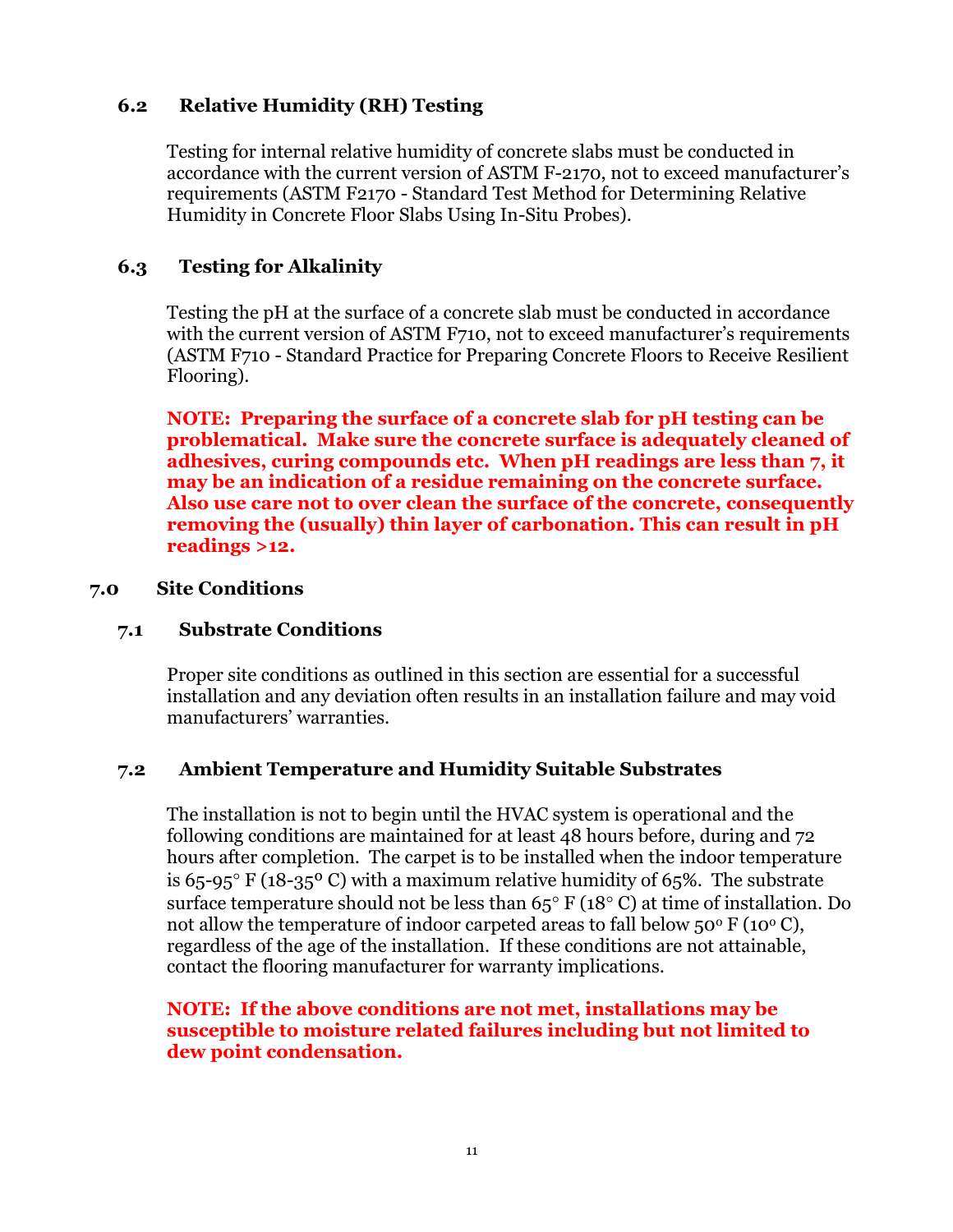## <span id="page-11-0"></span>**7.3 Ventilation**

During installation, maintain air circulation by operating the HVAC system.

**NOTE: For acceptable indoor air quality, fresh air ventilation in residential spaces is recommended to conform to current guidelines specified in ASHRAE Standard 62 published by the American Society of Heating, Refrigerating and Air Conditioning Engineers [\(www.ashrae.org\)](http://www.ashrae.org/).**

#### <span id="page-11-1"></span>**8.0 Substrate Preparation**

Carpet is required to be installed over properly prepared substrates that are suitable for the specific product and installation method selected. All cracks, holes and flooring irregularities are required to be repaired to ensure a flat, smooth substrate, prevent accelerated wear and telegraphing substrate irregularities. Substrates are required to be structurally sound and free of foreign substances that will compromise the carpet or its installation. Patching compounds are required to be suitable for application. Select polymer-fortified patching compounds according to the carpet manufacturer's instructions. (Refer to current version of ASTM E1155).

#### **NOTE: Patched areas may be porous and highly alkaline, which will prevent adequate adhesive bond. For best results, prime patched areas. Consult patch manufacturer for primer recommendations and compatibility with adhesives.**

#### <span id="page-11-2"></span>**8.1 Concrete**

Concrete must be cured, clean, dried and tested in accordance to [Section 6.0.](#page-9-1) If the carpet is to be installed using an adhesive, the concrete should be free of dirt, grease, oil, curing or parting agents, and other contaminants, including sealers, that may interfere with the bonding of adhesive.

#### **NOTE: It is not recommended to chemically treat (abate) substrates. These chemicals are difficult to completely remove and will adversely affect new adhesive and carpet. Contact your manufacturer for specific information.**

Whenever a powdery or porous surface is encountered, a primer/sealer compatible with the adhesive should be used to provide a suitable surface for the glue-down installation. Patching of cracks and depressions shall be made with an appropriate and compatible latex or polymer fortified patching compound. Do not exceed manufacturer's recommendations for patch thickness. Large patched areas must be primed (Refer to [Section 8.9\)](#page-14-4).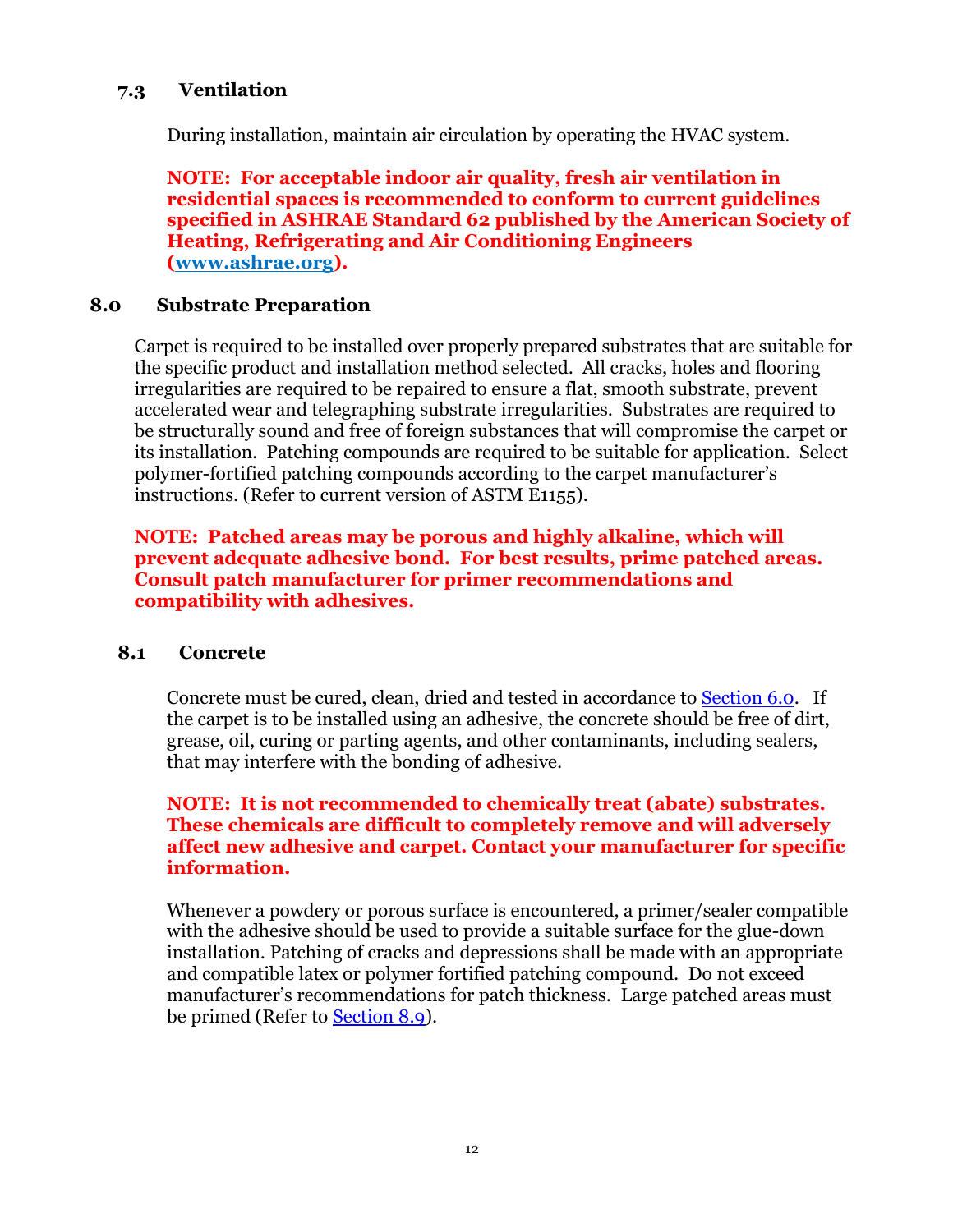**NOTE: Any concrete floor, even when adequately cured and dry, can allow moisture vapor to pass through to its surface. Depending upon the type of carpet and method of installation, the moisture emission rate greatly influences the long-term success of an installation. The use of a properly installed, uncompromised, approved moisture membrane is essential in preventing moisture migration into and through a concrete slab. (Ref. ASTM F 710)**

#### **8.1.1 Moisture Mitigation**

Concrete that has been treated with a moisture mitigation system will render the substrate non-porous. Before installation, a bond test is recommended. If the bond test fails, the substrate must be adequately prepared to accept adhesive.

#### <span id="page-12-0"></span>**8.2 Wood**

Wood substrates are required to be structurally sound, flat, dry and securely anchored. Substrates, such as plywood, hardwood, particleboard, oriented strand board, or other materials, are required to be flooring grade (APA approved) and installed according to manufacturer specifications. Irregularities, imperfections and joints are required to be properly patched and prepared. The use of a primer on the substrate will improve bond strength of the patch (refer to [Section 8.9](#page-14-4)).

#### **8.2.1 Treated Wood**

Wood that is chemically treated to alter properties relating to outdoor exposure or flame resistance is not a suitable substrate for direct glue-down applications. Floor covering adhesives may be subject to chemical degradation when applied to these surfaces.

#### <span id="page-12-1"></span>**8.3 Metal**

It is required that metal floors create a smooth, even plane, and be free of grease, oil, soil, and rust.

#### <span id="page-12-2"></span>**8.4 Resilient**

Installing carpet over resilient flooring may be acceptable as long as the resilient flooring is securely bonded to the substrate and all waxes, sealers, floor finishes and other foreign materials have been removed. It is not recommended to install over floating, perimeter bonded or cushion-backed sheet goods.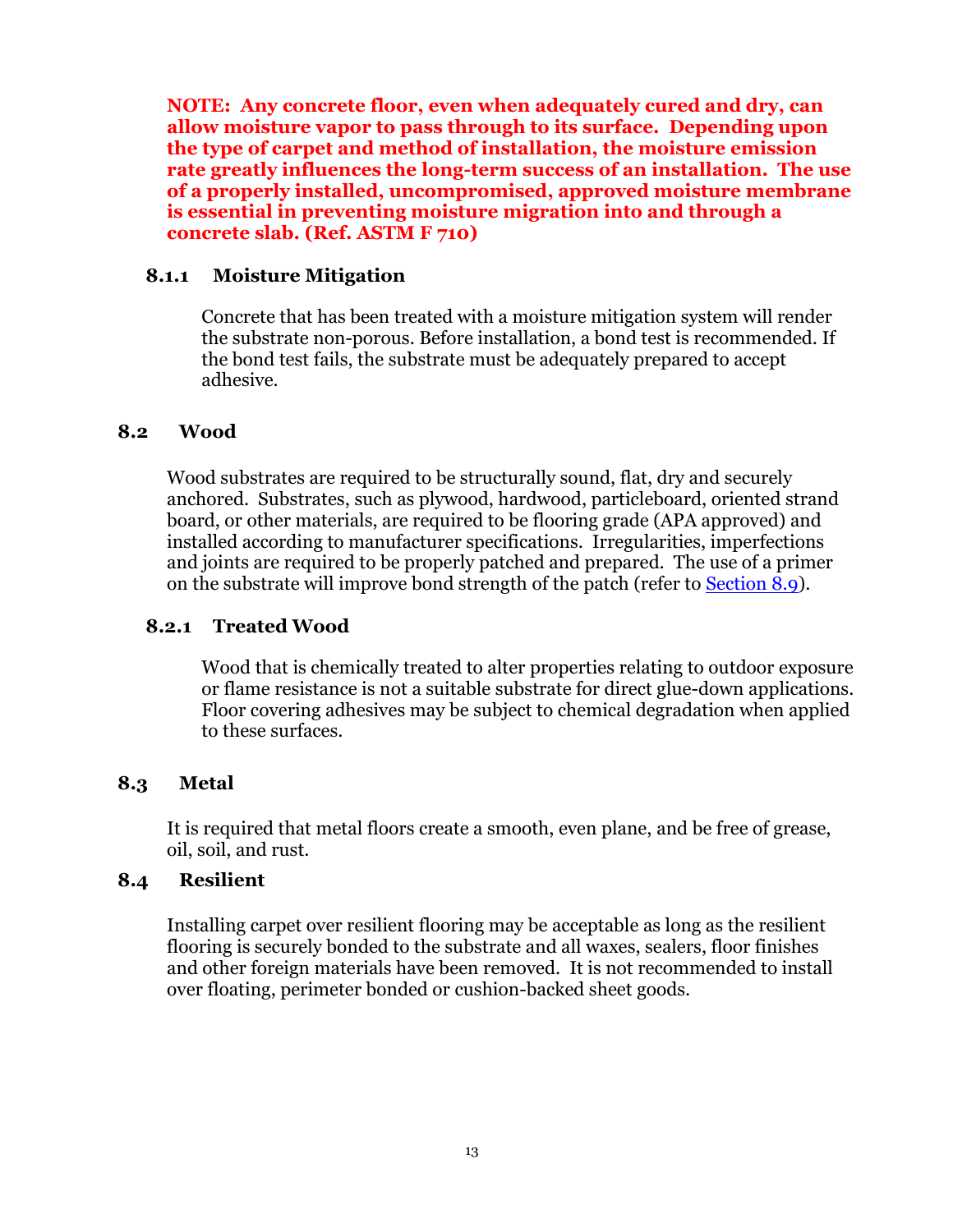**NOTE: Some sheet vinyl, resilient tile and cut-back asphalt-based adhesive may contain asbestos and/or crystalline silica. Recommended work practices prohibit sanding, dry scraping, bead-blasting or mechanically pulverizing resilient flooring, backing or lining felt. Do not use powered devices that create asbestos dust when removing "cutback" or asphalt-based adhesives. Removal procedures must comply with federal, state and local government agency regulations covering the removal and disposal of asbestos-containing materials (ACM).**

## <span id="page-13-0"></span>**8.5 Radiant Heat Floors**

Radiant-heated floors require special consideration in the selection of carpet, carpet cushion, installation methods and adhesive.

Unless absolutely certain about the location and depth of heating components, use adhesive to attach tack strip and transitions.

The maximum surface temperature of radiant-heated substrates should exceed  $85^{\circ}F/29^{\circ}C$ .

Refer to the [Radiant Panel Association](http://urlm.co/www.radiantpanelassociation.org) for additional information.

## <span id="page-13-1"></span>**8.6 Terrazzo, Ceramic, Marble, Slate and Other Nonporous Surfaces**

Remove surface finishes and abrade flooring surfaces to ensure adhesion. Grout lines must be filled and flush with flooring material surface. Ceramic or other surfaces may require the use of a primer to ensure proper adhesion. Slate and brick surfaces may be too rough and uneven for most installations and may require the use of a self-leveler or smoothing before installing carpet. Attention must be given to the "open time" requirements of the adhesive manufacturer when adhering carpet to these surfaces.

#### <span id="page-13-2"></span>**8.7 Asphalt**

For approved flooring materials, it is required that asphalt surfaces be clean, dry, free from excessive oil and grease, and in good condition. Cure new asphalt for at least 90 days, or longer, depending upon weather conditions. Follow adhesive manufacturer's requirements.

#### <span id="page-13-3"></span>**8.8 Painted Surfaces**

**NOTE: Lacking documented evidence to the contrary, e.g., current testing, assume that all paints contain lead and treat them in the manner prescribed by existing lead abatement regulations.**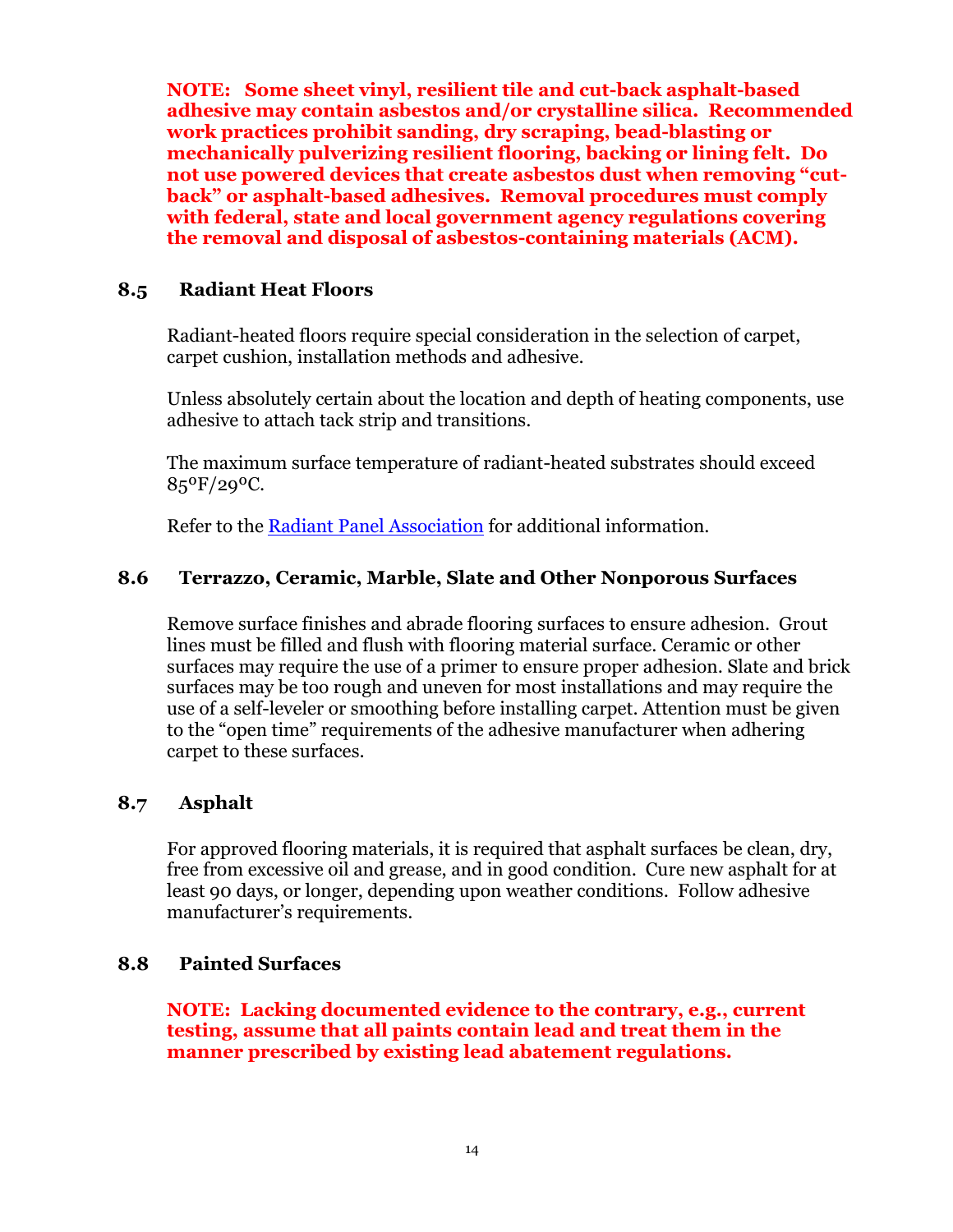<span id="page-14-4"></span>Painted surfaces may be suitable for adhesive application; however, bond tests are recommended. Glossy surfaces must be abraded prior to installation. Contact the adhesive manufacturer for requirements.

## <span id="page-14-0"></span>**8.9 Primers**

Using primers on floor surfaces generally is not required except for sanded wood sheet products and dusty, porous or acoustical concrete surfaces. Primers are not designed to reduce moisture vapor emissions and should not be used for that purpose. They should be compatible with adhesives, which can only be applied after the primer is cured. Where lightweight or acoustical concrete substrate is present, refer to manufacturer requirements for the proper installation procedure to use before the carpet is installed.

**NOTE: Substrate primers are recommended by some manufacturers for specific carpet installations to enhance adhesion.**

## <span id="page-14-1"></span>**8.10 Chemical Adhesive Removers and Abatement Chemicals**

These products are not recommended for use on a substrate that will receive a floor covering.

## <span id="page-14-2"></span>**8.11 Sweeping Compounds**

Do not use sweeping compounds prior to adhesive application. The residue from these compounds interferes with adhesive bonding. In lieu of using sweeping compounds, vacuum dusty areas instead. Vacuum cleaners are required to have a properly functioning filter per OSHA and/or EPA requirements.

#### <span id="page-14-3"></span>**9.0 Product Acclimation**

It is recommended that carpet and installation materials be allowed to acclimate in the installation area for a minimum of 24 hours at a temperature of 65-95ºF (18 - 35ºC). Carpet must be adequately protected from soil, dust, moisture and other contaminants. Follow manufacturer's instructions for acclimation.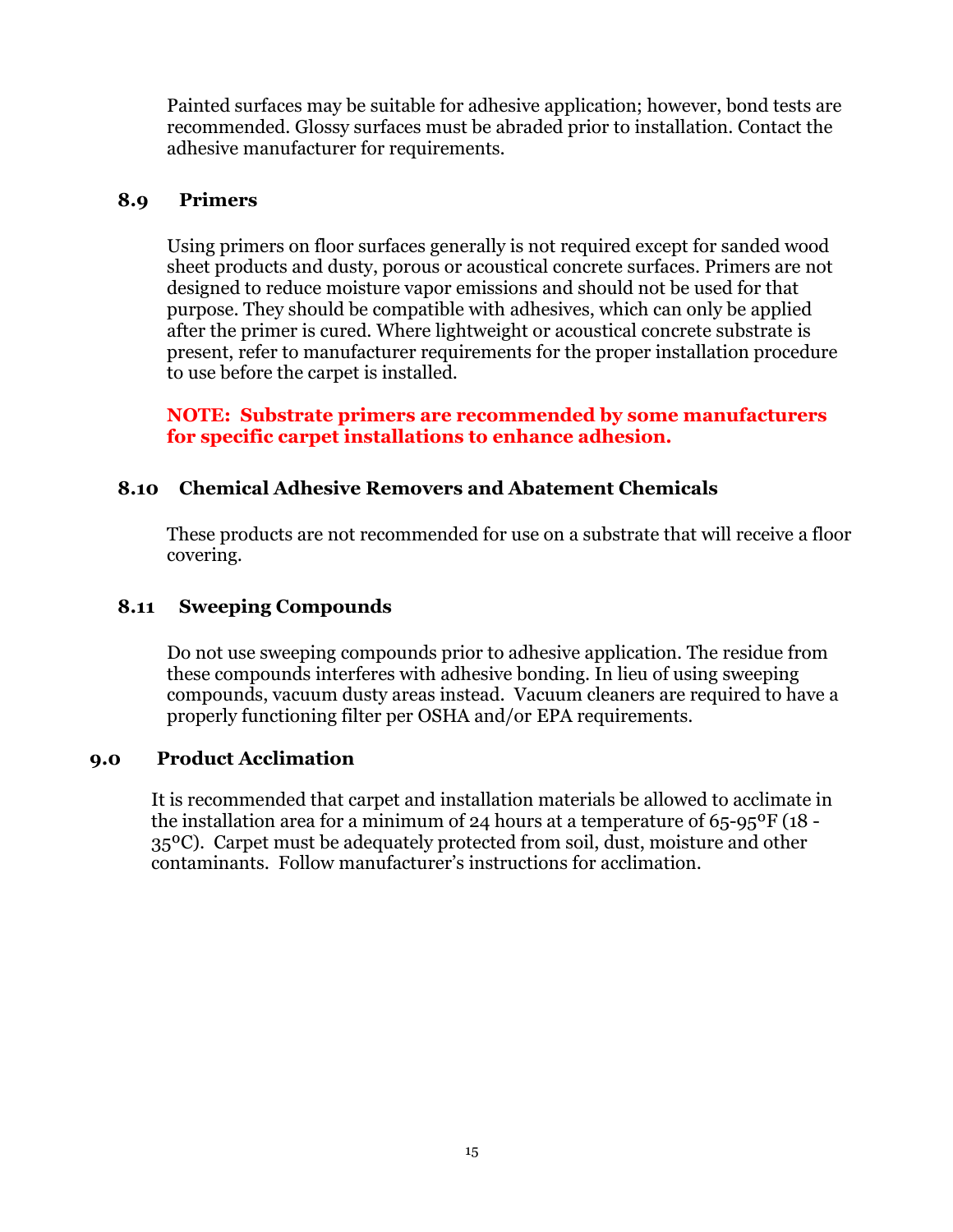#### <span id="page-15-0"></span>**Broadloom Carpet**

#### <span id="page-15-1"></span>**10.0 Carpet Seaming**

<span id="page-15-4"></span>All seams must be properly prepared in strict compliance with carpet manufacturer recommendations.

#### <span id="page-15-2"></span>**10.1 Trimming**

Carpet seams must be trimmed using tools and techniques best suited for the carpet style (e.g., loop-pile, cut-pile, cut-and-loop pile). Refer to the Tools and Materials table in the appendix of this standard. Trim edges far enough into the material to maintain the structural integrity of the carpet and to seam without gaps or overlaps.

**NOTE: Although "row-cutting" both edges is preferred, other trimming techniques may be more suitable on some carpet. Many carpets do not lend themselves to all methods of cutting. Trimming too far into patterned carpet will compromise pattern match. Contact carpet manufacturers for specific seaming methods.**

#### <span id="page-15-6"></span><span id="page-15-3"></span>**10.2 Sealing Edges/Seams**

All seams must be sealed unless otherwise specified by the manufacturer. Regardless of installation method, most carpet requires an edge protective material be introduced between the edges to be joined. This material can be a liquid or thermoplastic and can be applied using various procedures and techniques.

#### **10.2.1 Edge Sealing**

<span id="page-15-5"></span>For carpet backings that require edge sealing, apply an appropriate seam adhesive covering the thickness of the primary and secondary backing without contaminating face yarns on both edges of the seam. This ensures that all edges trimmed for seaming are protected from edge ravel. Allow seam adhesive to dry before proceeding with the installation to prevent transfer to the face yarn.

#### **10.2.2 Seam Sealing (direct glue down only)**

Apply a bead of seam adhesive to the cut edge of one side only in sufficient quantity to seal both trimmed edges. Ensure the bead thickness is sufficient to cover the primary and secondary backing without contaminating face yarns (See Figure 1). In order to weld the seam edges together, join the edges while the seam adhesive is still transferrable.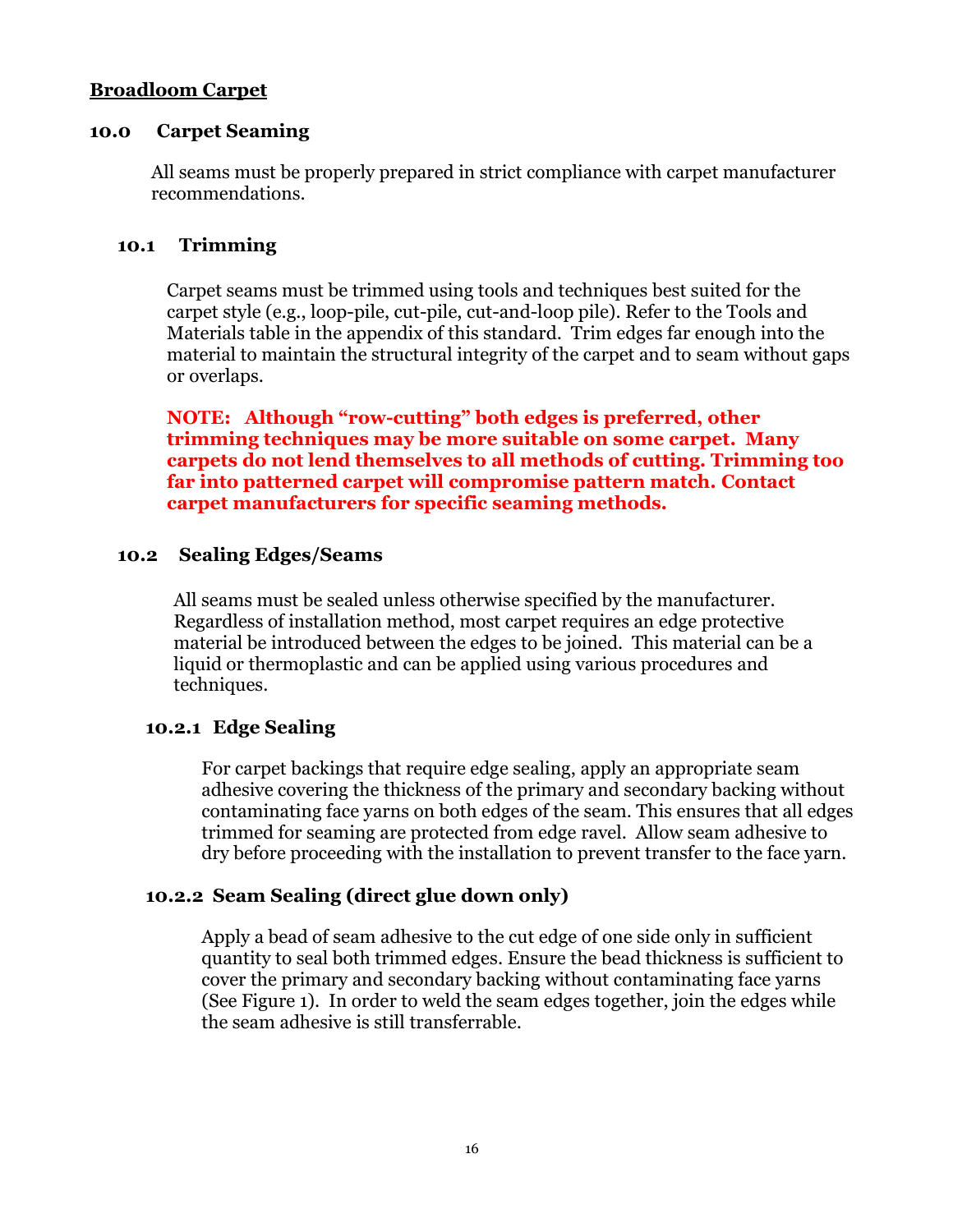

Figure 1

## <span id="page-16-0"></span>**10.3 Seaming Methods**

The seaming method depends upon carpet construction and backing type. Always follow manufacturer recommendations for seaming. Seaming methods include hot-melt tape and hand sewing.

## <span id="page-16-1"></span>**10.3.1 Hot Melt Seaming**

A seaming tape pre-coated with a thermoplastic adhesive is centered beneath the seam. Tape is heated by a seaming device which melts the adhesive, laminating the carpet backing to the tape. Seams should be made over a hard, flat surface (i.e. seaming board). A carpet seam roller is recommended to achieve proper penetration of adhesive into the carpet backing from the seaming tape.

#### **NOTE:**

- **Premium grade tape with high tensile strength, sufficient adhesive on the woven scrim and a minimum adhesive width of 2 ¾ inches is recommended.**
- **Rollers with star or spike design are not recommended for use on hot melt seams, especially, cut or cut-loop constructions.**

When using a seaming iron, a grooved iron is recommended for better penetration of the adhesive. Proper iron temperature is essential to avoid secondary backing distortion. Temperature settings will vary according to iron and tape manufacturers. **Always run the iron in the direction of the pile. A heat shield is required.**

A metal surface should not be used to weight the seam behind the seaming device, as metal traps the heat and moisture. Wood or non-heat conducting material should be used for this purpose.

Provide adequate ventilation to dissipate any fumes from the seaming process.

#### **10.3.2 Hand Sewing**

Hand sewing shall be overcast stitches placed not more than ½ inch (13 mm) apart and no less than ½ inch from the edge of the carpet. It is recommended that a latex coating and tape be applied over the stitching.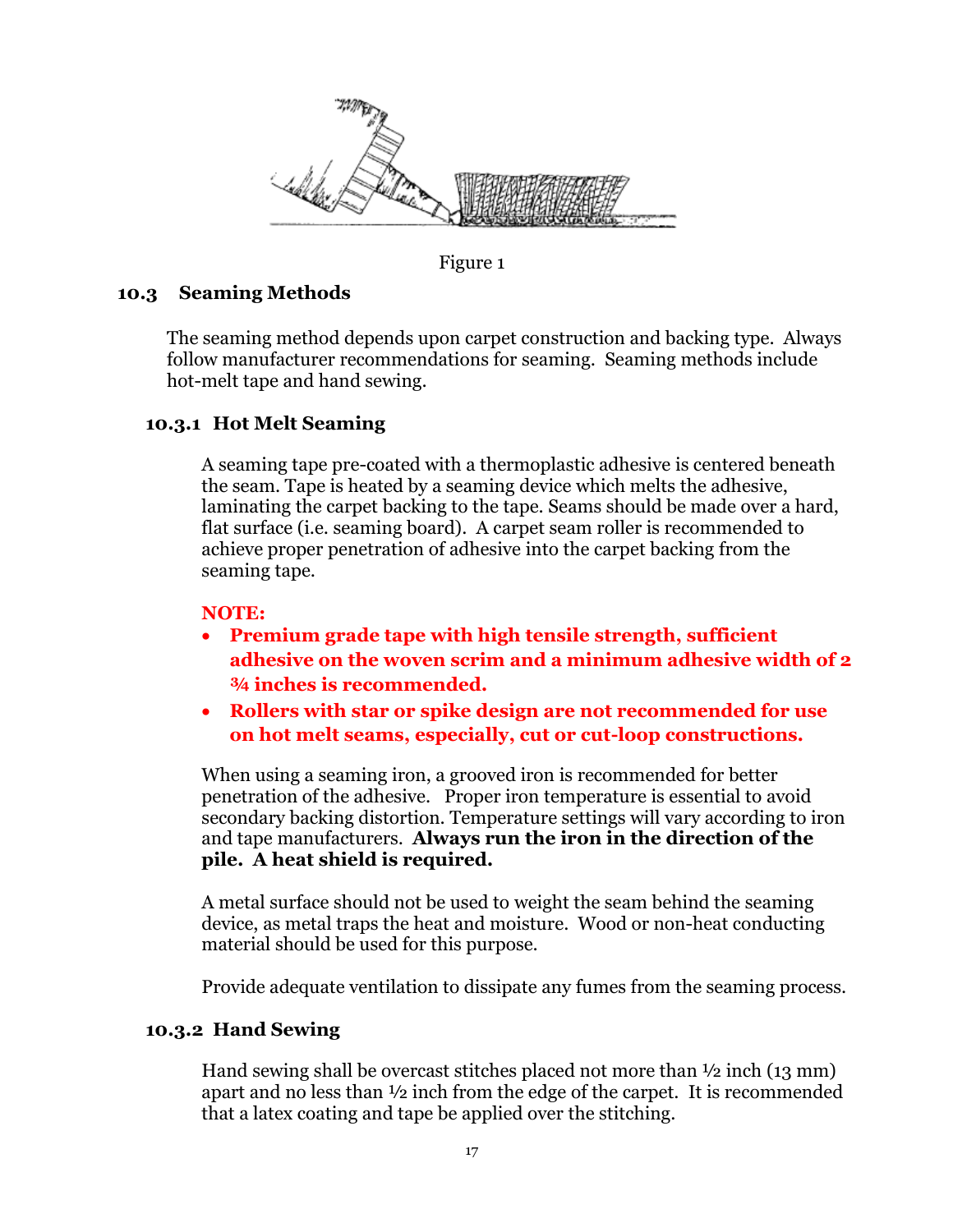## <span id="page-17-0"></span>**10.4 Proper Seam Characteristics**

With any seaming method, a properly constructed seam:

- has cleanly trimmed edges properly secured with edge/seam sealer
- has tightly abutted edges without gaps or overlaps
- maintains reasonable pattern match where applicable
- **will not be invisible**

## <span id="page-17-1"></span>**11.0 Stretch-in Installation**

This method involves installing carpet under tension over a separate cushion, using tack-strips fastened at all walls and other vertical abutments around the perimeter of the area.

## **11.1 [Tack-strip](#page-40-1)**

<span id="page-17-2"></span>It is required that tack-strips be a minimum of 1 inch  $(25 \text{ mm})$  wide and  $\frac{1}{4}$  inch  $(6 \text{ mm})$ mm) thick (Refer to **Table III**). Architectural strips, 1 3/4" inches in width (50mm) with 3 rows of pins, or 2 conventional strips with 2 rows of pins each, are required for stretching areas exceeding 30 feet to provide secure attachment of the carpet and additional shear strength. To prevent possible injury to occupants, it is required that the pins on tack-strips not protrude through the carpet being installed.

Additional tack-strip installation specifications include:

- Securely fasten tack-strips to maintain the tension provided by power stretching. Nailed or stapled tack-strips are required to have a minimum of 2 fasteners per piece.
- Place tack-strips with the pins angled toward the vertical abutment.
- The gully, or distance between the tack-strips and vertical abutments, is required to be slightly less than the thickness of the carpet but not exceed  $\frac{3}{8}$ inch (9 mm).
- Avoid installing tack-strips across door openings and/or sills. Cut tack-strips to follow the contour of door casings and other irregularly shaped abutments.
- Do not staple carpet to tack-strips.
- On radiant-heated floors, use manufacturer's approved adhesive to secure tack-strips. To prevent damage to the heating system, do not use nails or screws.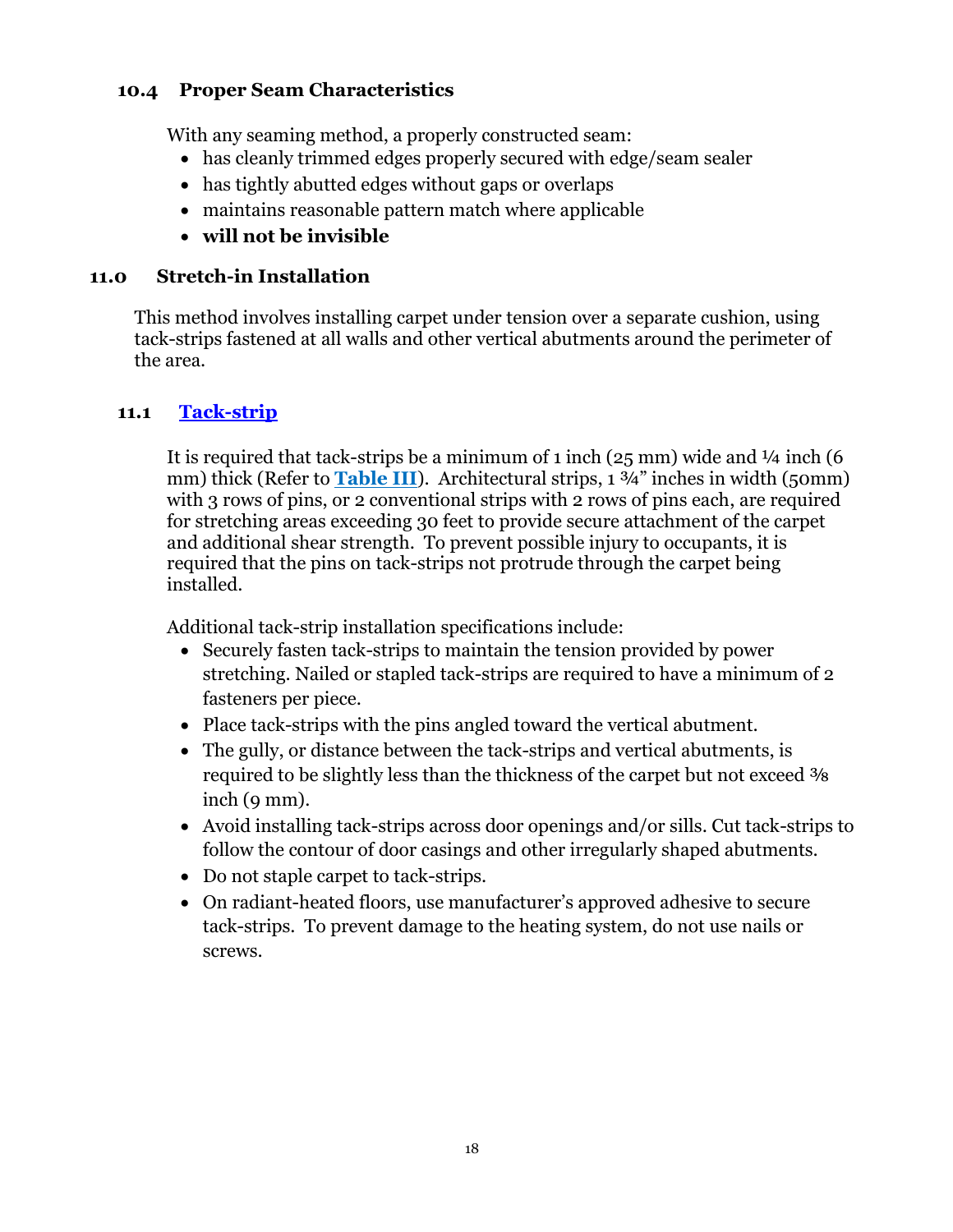## <span id="page-18-0"></span>**11.2 Separate Cushion Selection**

It is required that the cushion conform to carpet manufacturer recommendations for the specific product being installed. Failure to follow these recommendations for cushion may void manufacturer warranties. These recommendations may differ, depending on the style and construction of specific carpet. **Cushion thickness for Residential carpet installations should not exceed 7/16 inch (11 mm).**

Install separate carpet cushion in the longest continuous lengths possible, with cushion seams placed at right angles to carpet seams, or offset at least 6 inches (150 mm) to one side. Trim cushion flush with the inside contour of the tack strip and securely fasten to the substrate using staples or nonflammable cushion adhesive at all seams and around the perimeter of each room. With the exception of fiber cushions, secure seams with appropriate vinyl-coated cloth cushion tape per the carpet cushion manufacturer's recommendations.

## <span id="page-18-1"></span>**11.3 Seaming**

The seaming method depends upon carpet construction and backing type. Refer to [Section 10.3.](#page-15-4)

## <span id="page-18-2"></span>**11.4 Power Stretching**

Power-stretch carpet following the 7 step procedure described in Figure 2.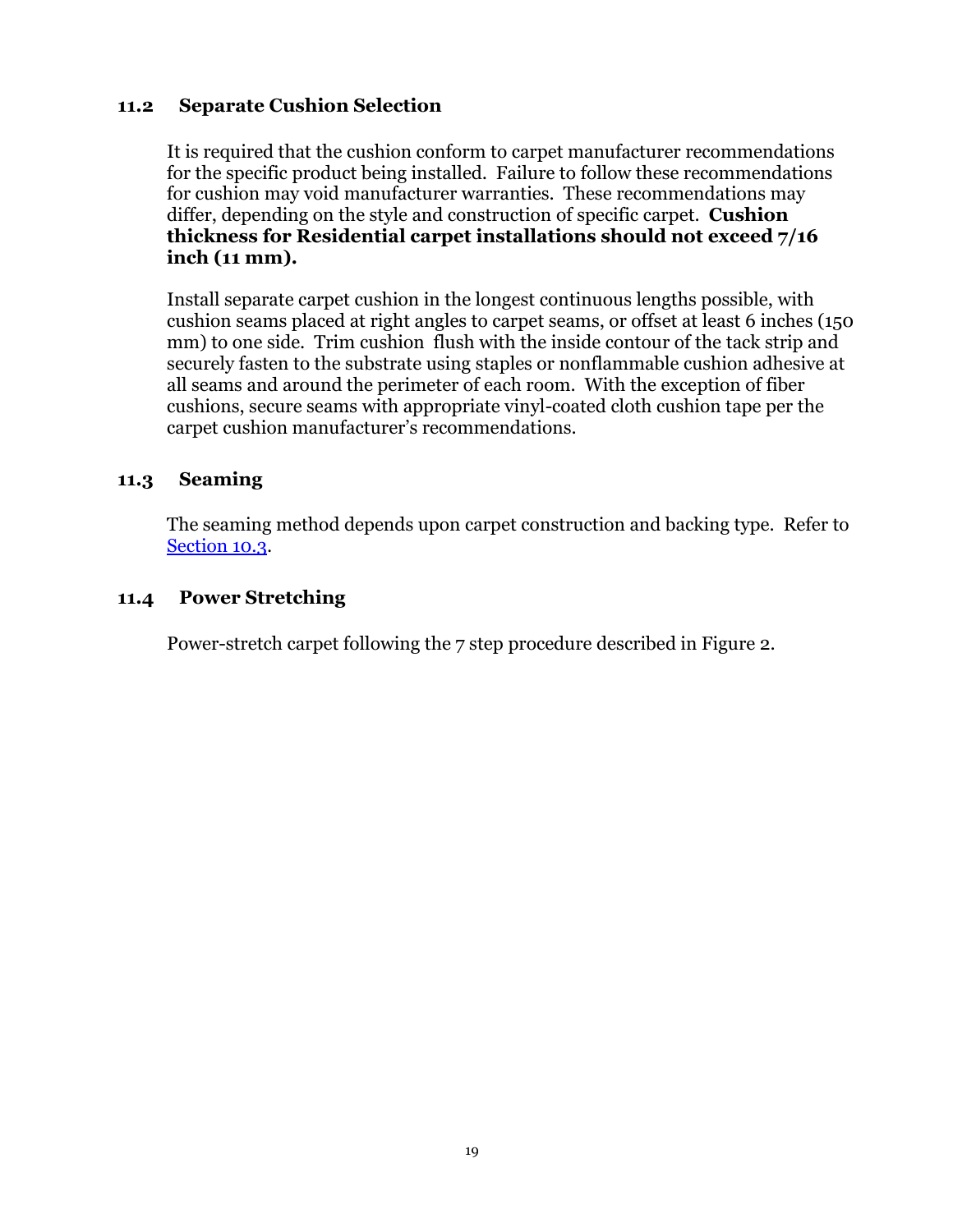



**For Woven Carpets, contact manufacturer for stretch-in requirements.**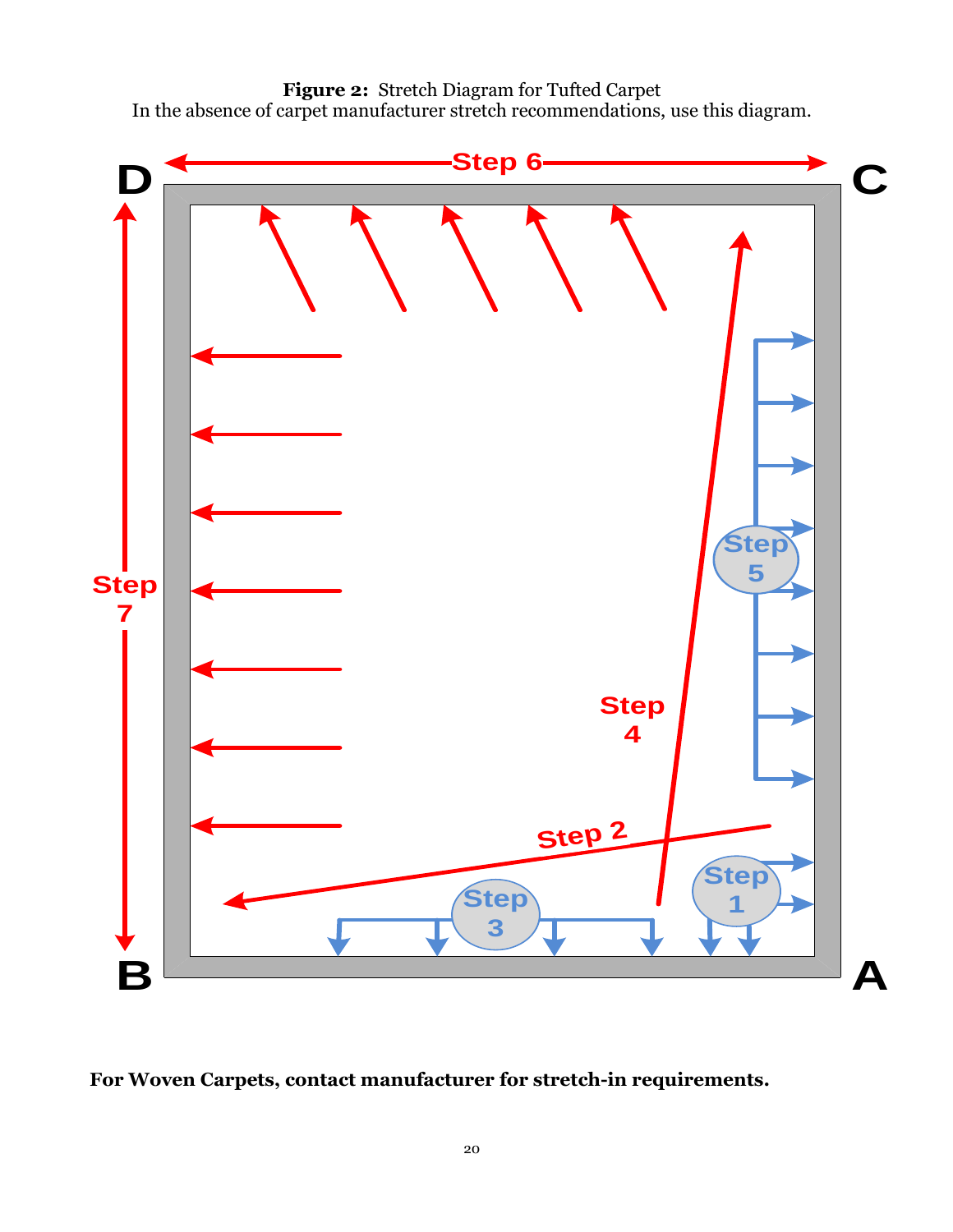## **NOTE: Size and shape of the room will determine corner designation. Red arrows denote use of a power stretcher and blue arrows denote use of a knee kicker.**

**Step 1: Hook onto tack strip approx. 3 ft. in both directions along corner A.**

**Step 2: Power stretch at approx. 15° angle from wall AC and hook onto tack** 

## **strips at corner B.**

**Step 3: Hook & secure onto tack strip with knee kicker along wall from A to B.**

**Step 4: Power stretch at approx. 15° angle from wall AB and hook onto tack strip at corner C.**

**Step 5: Hook & secure onto tack strip with knee kicker along wall from A to C.**

**Step 6: Power stretch at approx. 15° angle from wall AB and hook along wall from C to D.**

**Step 7: Power stretch from wall AC and hook along wall from B to D.**

**The use of a Power Stretcher is** *MANDATORY***.** Devices used as a substitute for, or an attachment to such devices that penetrate through the carpet backing may cause injury, damage carpet or substrates, or result in inadequate stretch. Such devices are not acceptable.

**Power Stretcher** – This tool should have all of the following:

- Based on the carpet construction, the proper head should be selected for the power stretcher:
	- pins recommended for cut pile
	- cotton head recommended for loop construction
- Ability to lock the stretch in place.
- Adjustable metal tubes ending in a padded tail block/plate.

## **NOTE: Failure to power stretch may result in:**

- **wrinkling and buckling**
- **damage to the carpet**
- <span id="page-20-0"></span>**delamination of secondary backing**

## **11.5 Amount of Stretch**

Due to the difference in carpet backing types, it is required that manufacturer instructions for carpet stretch be followed. In the absence of specific instructions, tufted carpet with synthetic backing should be stretched a minimum of 1% in length and in width. Patterned carpet may require additional stretch to obtain pattern match.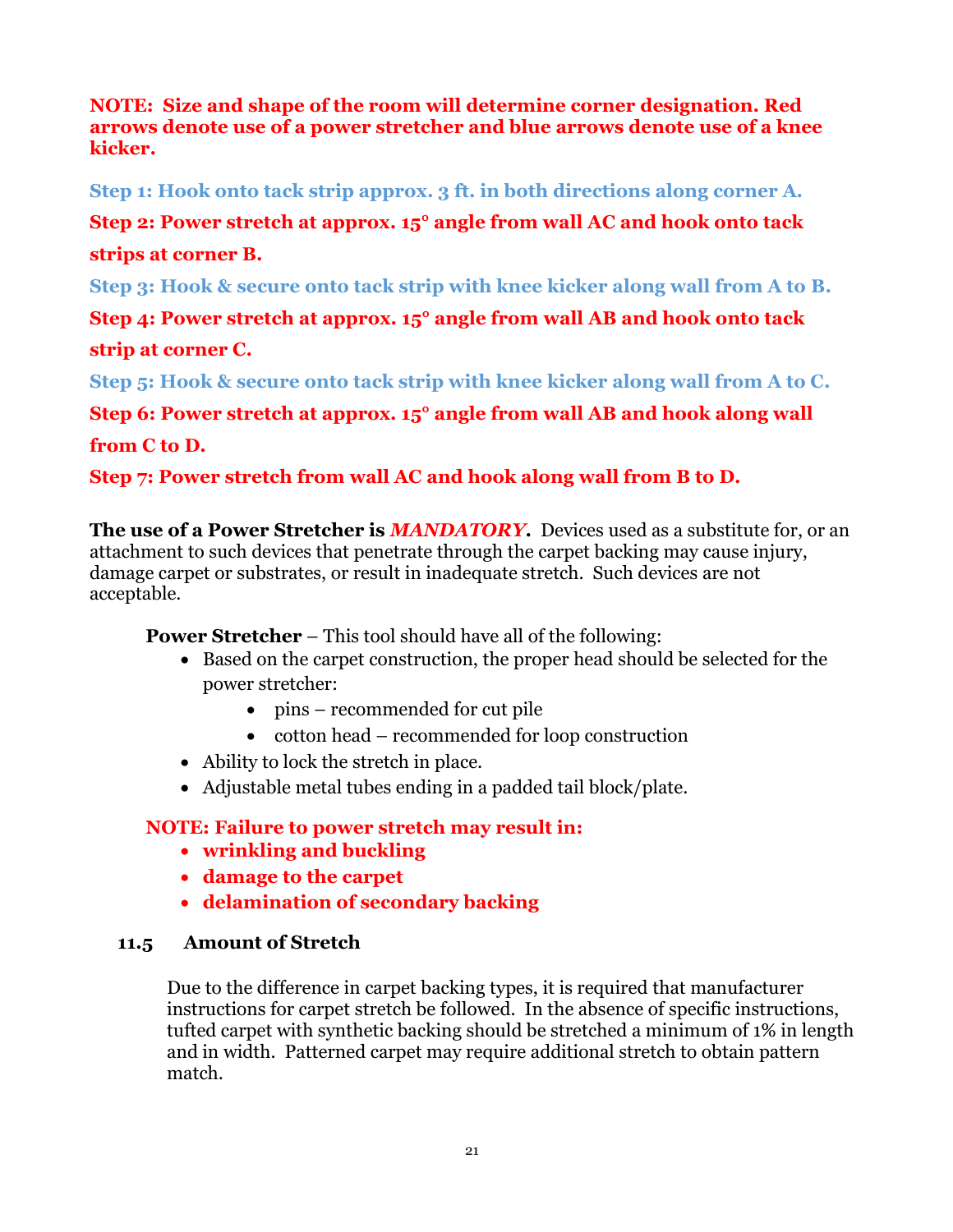## <span id="page-21-0"></span>**11.6 Transition Molding**

Refer to [Section 5.4](#page-8-4)

#### <span id="page-21-1"></span>**12.0 Direct Glue Down**

#### <span id="page-21-2"></span>**12.1 Layout**

Refer to [Section](#page-8-3) 5.3. Lay out the carpet according to the seaming diagram. Where applicable, allow for pattern repeat. Dry lay and align all carpet breadths/widths to their proper position; and then trim seams.

## <span id="page-21-3"></span>**12.2 Floor Adhesive Application**

#### **12.2.1 Trowel Selection**

Select the appropriate adhesive and trowel notch configuration recommended by the carpet manufacturer and/or adhesive supplier, or refer to the general minimum guidelines in Table II.

#### **12.2.2 Adhesive Application**

Spread floor adhesive uniformly over the substrate with an appropriate trowel, leaving ridges of sufficient height to achieve full and complete coverage of both the substrate and carpet backing. Trowel notches wear down during use. Replace trowel as necessary to maintain proper spread rate. After sufficient open time, press carpet into the adhesive and roll with an appropriate roller as specified in [Section 12.5.](#page-24-5)

#### **NOTE: Bond failure most often is caused by:**

- **inadequate adhesive application from incorrect trowel notch size and/or trowel notch configuration,**
- **wear or improper trowel angle during application**
- **improper type and grade of adhesive**
- **incorrect open time and/or working times**
- **bond breakers or substrate contaminants such as, but not limited to, residual curing and parting compounds**
- **pH and moisture-related problems**
- **lack of protection**
- **premature traffic or cleaning before adhesives have adequately cured**
- **lack of protection, Refer to** Section 12.7.2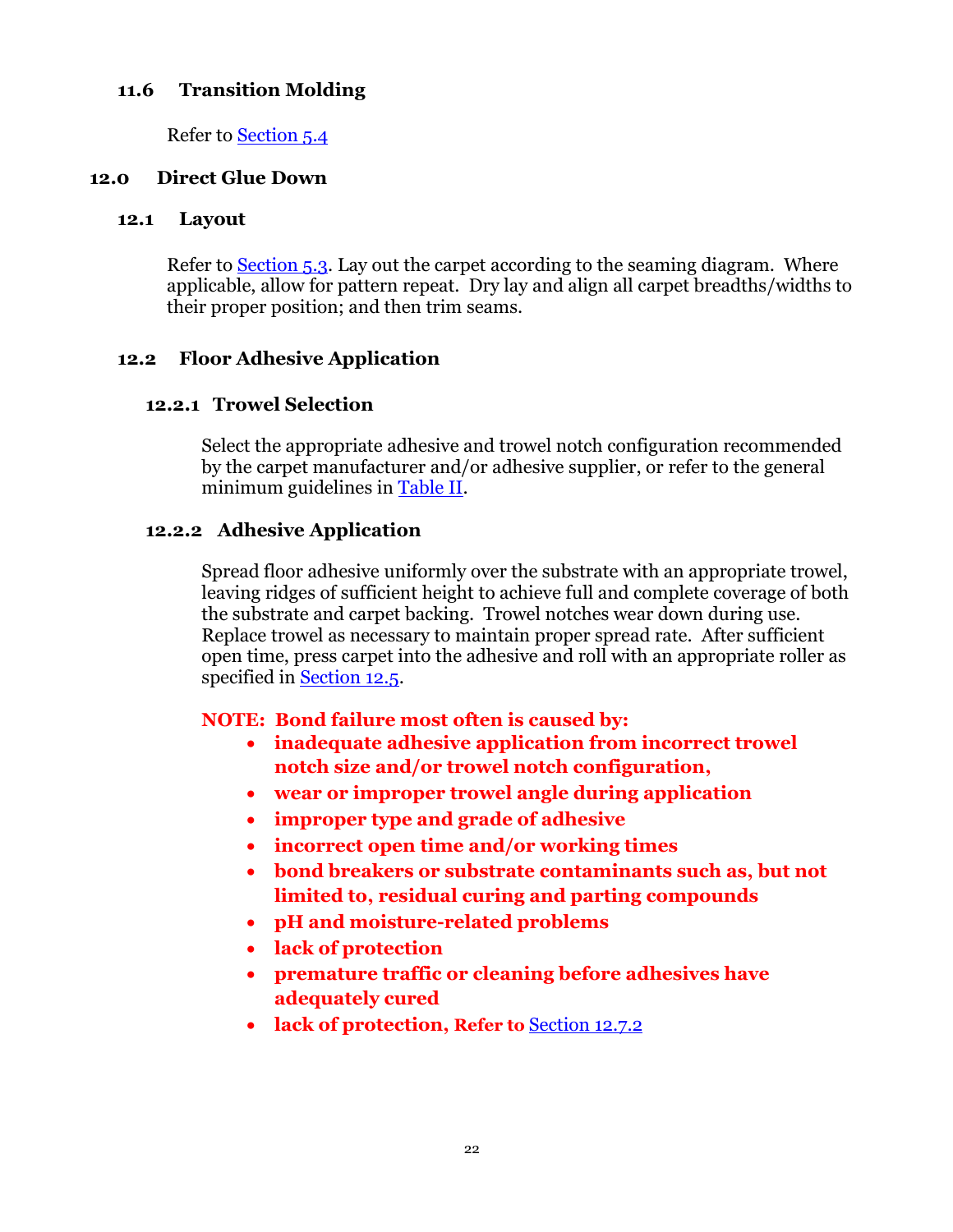#### <span id="page-22-5"></span>**12.2.3 Open/Tack Time**

Appropriate open time varies depending upon environmental conditions, substrate porosity, backing system and adhesive type. Refer to the adhesive and/or carpet manufacturer for requirements regarding open/tack time.

#### **12.2.4 Working Time**

Working time (also referred to as slip time) is the length of time after covering the adhesive with carpet to make adjustments or manipulate the carpet without negatively impacting the permanent bond.

#### <span id="page-22-0"></span>**12.3 Alternative Adhesive Systems**

Alternative field-applied systems, such as but not limited to spray adhesive or rolladhesive films, are available. Refer to carpet manufacturer information whether an adhesive system is acceptable.

#### <span id="page-22-1"></span>**12.4 Seam Sealing**

Refer to [Section 10.2.2](#page-15-5)

#### <span id="page-22-2"></span>**12.5 Rolling**

After the required amount of adhesive has been applied to the floor and the prescribed open time has been allowed, the carpet is carefully placed into the adhesive. To insure an adequate bond, it is then required that the carpet be uniformly pressed into the adhesive using a roller designed for this purpose. Rolling should be performed with the lightest roller that will cause the adhesive ridge pattern to transfer to the back of the carpet while still leaving the adhesive bonded to the floor. Do not exceed 75 lbs. unless specifically directed by the manufacturer. Roll the carpet in both length and width directions.

#### **NOTE: In some circumstances, re-rolling is required as well as the placement of weights in problematic areas.**

#### <span id="page-22-3"></span>**12.6 Finishing at Wall Line**

Finish the installation along the wall line leaving a net, smooth, neat, and secure fit.

#### <span id="page-22-6"></span><span id="page-22-4"></span>**12.7 Post Installation**

#### **12.7.1 Curing Adhesives**

It is recommended that traffic over field-applied adhesive installations be restricted to installation personnel only for a minimum of 24-48 hours to allow adhesives to cure properly. Premature traffic will cause installation failure.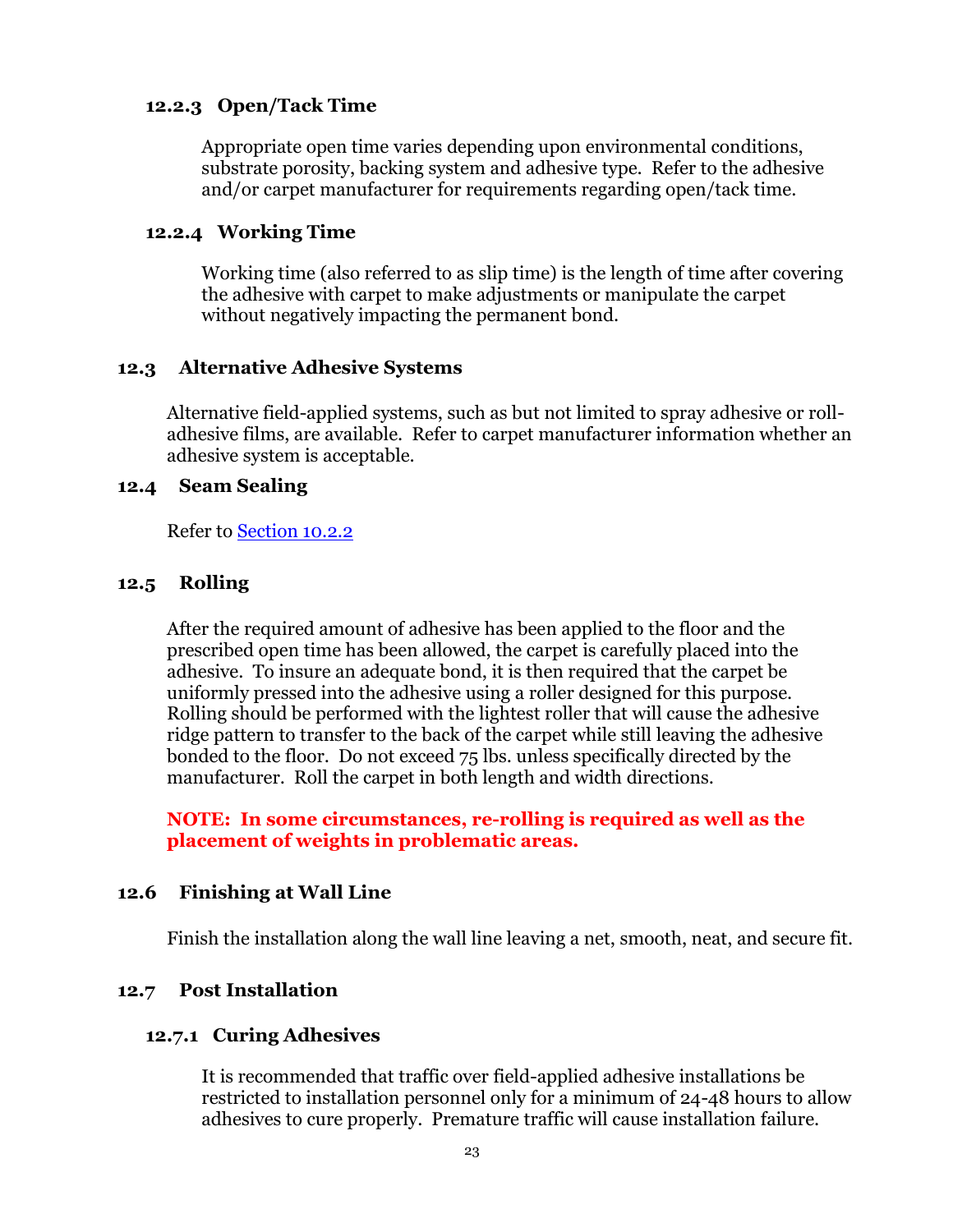Restrict carpet exposure to water from cleaning or other sources for a minimum of 30 days.

#### **12.7.2 Materials for Protection**

It is recommended that carpet installation be the last trade on any job site. However, if it is required to protect the finished floor covering from soil or paint, or if additional work is required to be done after the installation, the carpet should be covered with a non-staining, breathable building material paper. Protect the installation from rolling traffic by using sheets of hardboard or plywood in potentially affected areas.

**NOTE: Self-adhering plastic films may leave residues that result in rapid soiling after removal. Do not place plastic sheeting over any carpet installation because it may present a slip hazard. Most importantly, plastic coverings will trap moisture, retard adhesive curing and may promote mold growth.**

#### **12.7.3 Maintain Temperature**

Do not allow the temperature of carpeted areas to fall below  $50^{\circ}$  F (10<sup>o</sup> C), regardless of the age of the installation.

#### <span id="page-23-0"></span>**13.0 Double Glue Down**

#### <span id="page-23-1"></span>**13.1 Cushion Layout**

Refer to manufacturer's installation instructions. Install cushion in the longest continuous lengths possible with consideration to traffic patterns and carpet seam placement. It is required that cushion seams be at a right angle (90º) to carpet seams or offset at least 6 inches (150 mm). Join cushion seams net without compression, leaving no gaps. Do not tape or staple cushion seams for double glue down installations.

**NOTE: Cushions should be specifically designed for double glue application and should not exceed 3/8 of an inch in thickness.**

#### <span id="page-23-2"></span>**13.2 Carpet Layout**

Refer to <u>Section 5.3</u>. Where applicable, allow for pattern repeat. Dry lay and align all carpet breadths/widths to their proper position; and then trim seams. Take care to avoid cutting into cushion under seams.

## <span id="page-23-3"></span>**13.3 Adhesives and Trowel Notch Sizes**

When applying cushion to substrate and carpet to cushion, select the appropriate adhesive and trowel notch size recommended by the carpet, cushion and adhesive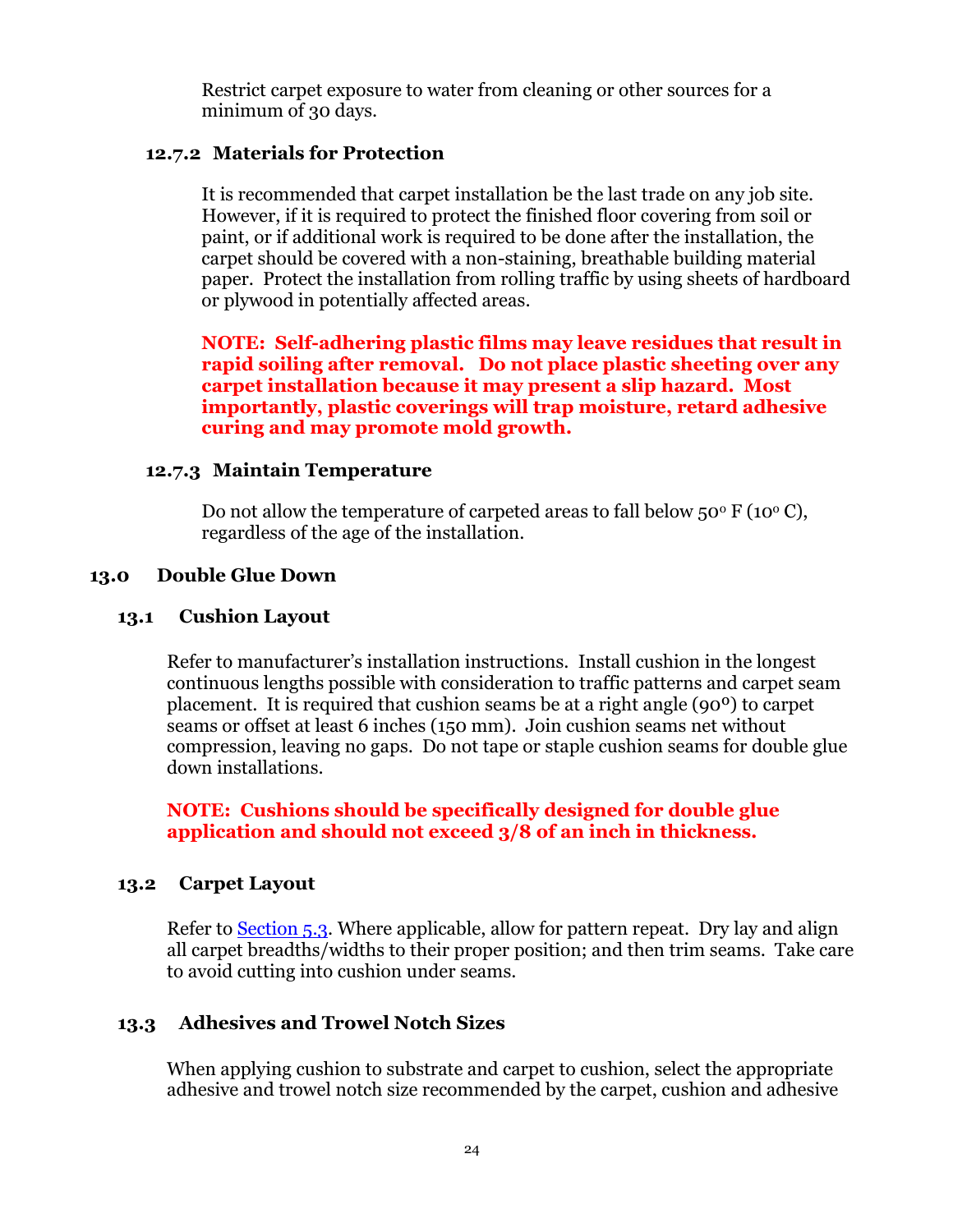manufacturer. If recommendations are not available, refer to the general minimum guidelines in Table II.

## <span id="page-24-0"></span>**13.4 Cushion to Substrate Installation**

Spread adhesive uniformly over the substrate with the specified trowel or other application procedure. After sufficient open time, the cushion is to be installed into the adhesive in a manner that minimizes air pockets. *Proper open time is critical for a successful installation.*

**NOTE: For cushion to substrate, adhesives, application methods and spread rates are different from carpet to cushion installation methods. Refer to manufacturer's installation instructions.**

## <span id="page-24-1"></span>**13.5 Carpet to Cushion Installation**

When applying carpet to cushion, select the appropriate adhesive and trowel notch size recommended by the carpet, cushion and adhesive manufacturer. If recommendations are not available, refer to the general minimum guidelines in Table II. Spread adhesive uniformly over the cushion with the specified trowel or other application procedure.

After sufficient open time, the carpet is to be placed into the adhesive and rolled with the appropriate roller. *Proper open time is critical for a successful installation.*

**NOTE: When spreading adhesive over cushion, excessive trowel pressure reduces effective adhesive coverage rate.**

#### <span id="page-24-2"></span>**13.6 Seam Cutting**

Although "row-cutting" both edges is preferred, other trimming techniques may be more suitable on some carpet. Many carpets do not lend themselves to all methods of cutting. Contact carpet manufacturers for specific seam cutting methods.

#### <span id="page-24-3"></span>**13.7 Edge Sealing**

All seams must be sealed unless otherwise specified by the manufacturer. Refer to [Section 10.2.](#page-15-6)

## <span id="page-24-4"></span>**13.8 Seaming**

<span id="page-24-5"></span>Hot melt seaming is required for double glue installations unless otherwise specified by the manufacturer. **Do not use silicone coated seaming tape.** Refer to [Section 10.3.1.](#page-16-1)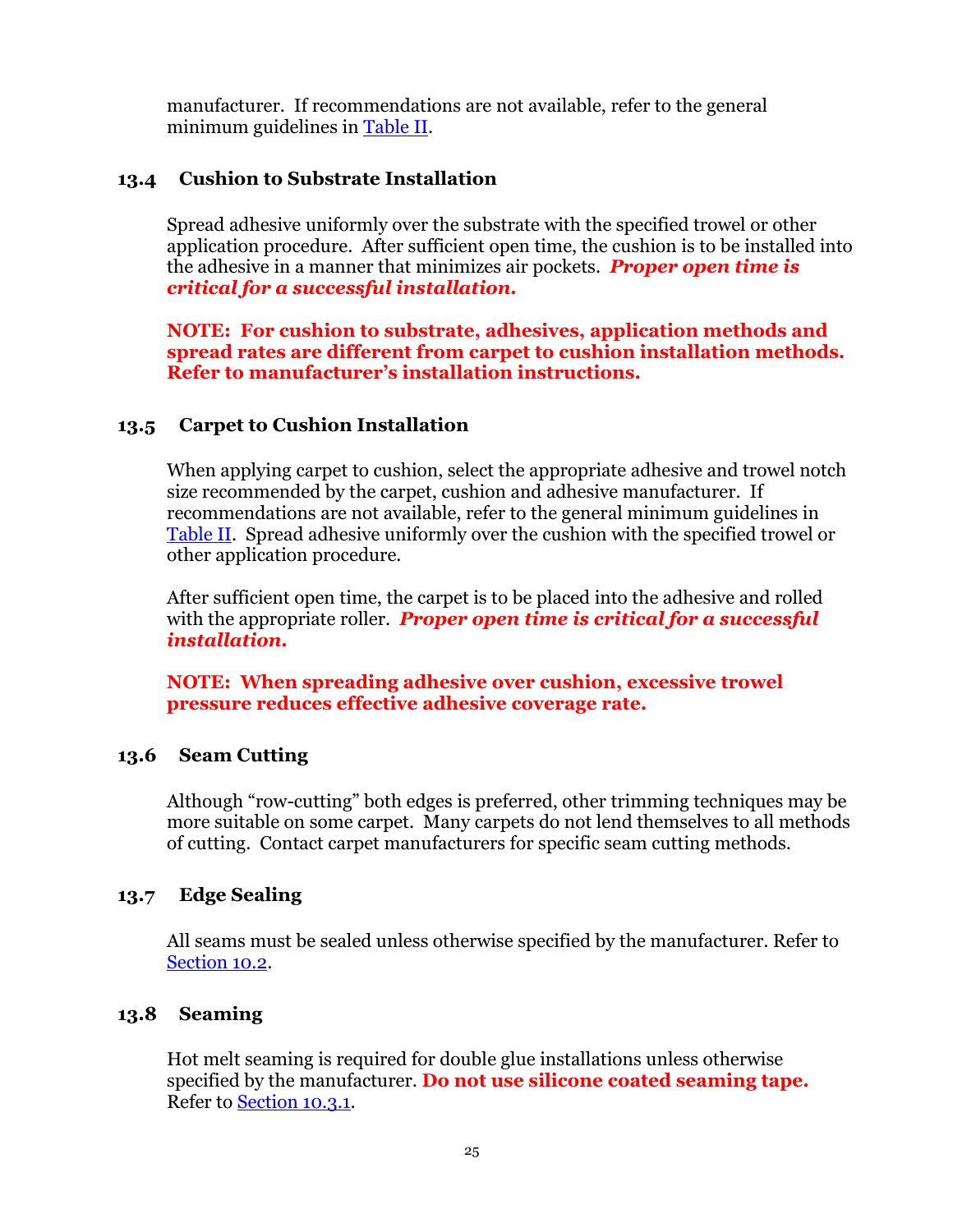## <span id="page-25-0"></span>**13.9 Rolling**

Rolling carpet to cushion is required. Refer to [Section 12.5.](#page-24-5)

#### <span id="page-25-6"></span><span id="page-25-1"></span>**13.10 Post Installation**

Protection is required for double glue installations. Refer to [Section 12.7.](#page-25-6)

#### <span id="page-25-2"></span>**14.0 Attached Cushion Install**

#### <span id="page-25-3"></span>**14.1 Carpet Layout**

Refer to [Section 5.3.](#page-8-3)

#### <span id="page-25-4"></span>**14.2 Floor-Applied Adhesive Installations**

Use the carpet adhesive and seam adhesive recommended by the carpet or adhesive manufacturer.

#### **14.2.1 Trowel Notch Size**

Refer to the general minimum guidelines in Table II.

#### **14.2.2 Open Time**

Refer to [Section 12.2.3.](#page-22-5)

#### <span id="page-25-5"></span>**14.3 Installation Procedures**

Cut seam edges with appropriate tools based on carpet manufacturer recommendations. Trim into material to eliminate possible height variation at the seam. In the case of woven goods, carefully refer to the manufacturer's recommendation for that specific style. Seal cut edges at seams with proper seam adhesive applied as recommended by the carpet or adhesive manufacturer. Roll installed carpet according to manufacturer recommendations.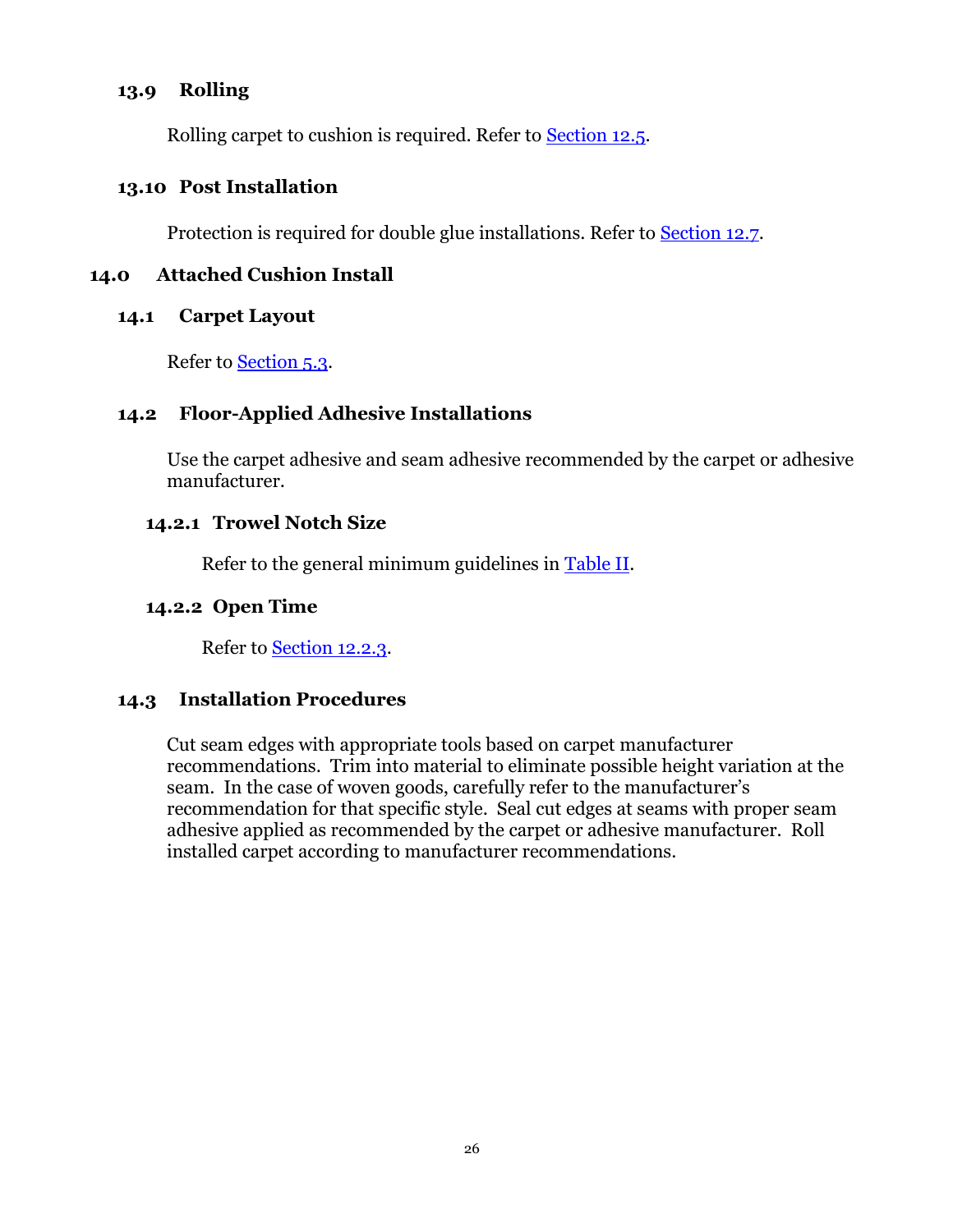## **14.3.1 Seam Sealing (Attached Cushion Products)**

Apply a bead of seam adhesive to the cut edge of one side only in sufficient quantity to seal both trimmed edges. Ensure the bead thickness is sufficient to cover the primary and secondary backing (above the cushion) without contaminating face yarns (See Figure 3). In order to bond the seam edges together, join the edges while the seam adhesive is still transferrable.



Figure 3

## <span id="page-26-4"></span><span id="page-26-0"></span>**14.4 Pre-applied Adhesive Systems ("peel-and-stick")**

Pressure sensitive adhesives sometimes are applied to attached-cushion backings during manufacturing. Backings of this type have special floor preparation requirements. Consult the carpet manufacturer for recommended installation procedures and the use of primers, if needed.

#### <span id="page-26-1"></span>**15.0 Carpet on Stairs**

#### <span id="page-26-2"></span>**15.1 Preparation**

It is required that the stair tread, riser and stair nose should be clean, dry and structurally sound. The stair nose return should be rounded ¾ to 1 inch (19 to 25 mm) to prevent sharp stair edges from cutting carpet and/or cushion, and to provide proper carpet contact for adhesive installations. When carpet is installed over a separate cushion, extend the cushion over the stair nose.

#### <span id="page-26-3"></span>**15.2 Stretch-in Installation**

Tack strip is to be installed on each tread. It is required that pins on the tread point toward the riser. On a waterfall-type stair installation, tack strip is to be installed on risers also. Pins on risers point down to the tread. It is required that the gully between strips be slightly less than double the carpet thickness. Where a turned finish is desired, tack strip and cushion are about  $1\frac{1}{2}$  inches (38 mm) less than the carpet width, to allow for a turn under on each side of the stairs. Some stairs require tack strip on the sides to maintain the proper tension. When using a capand-band or contoured technique, tack strip is not used on riser.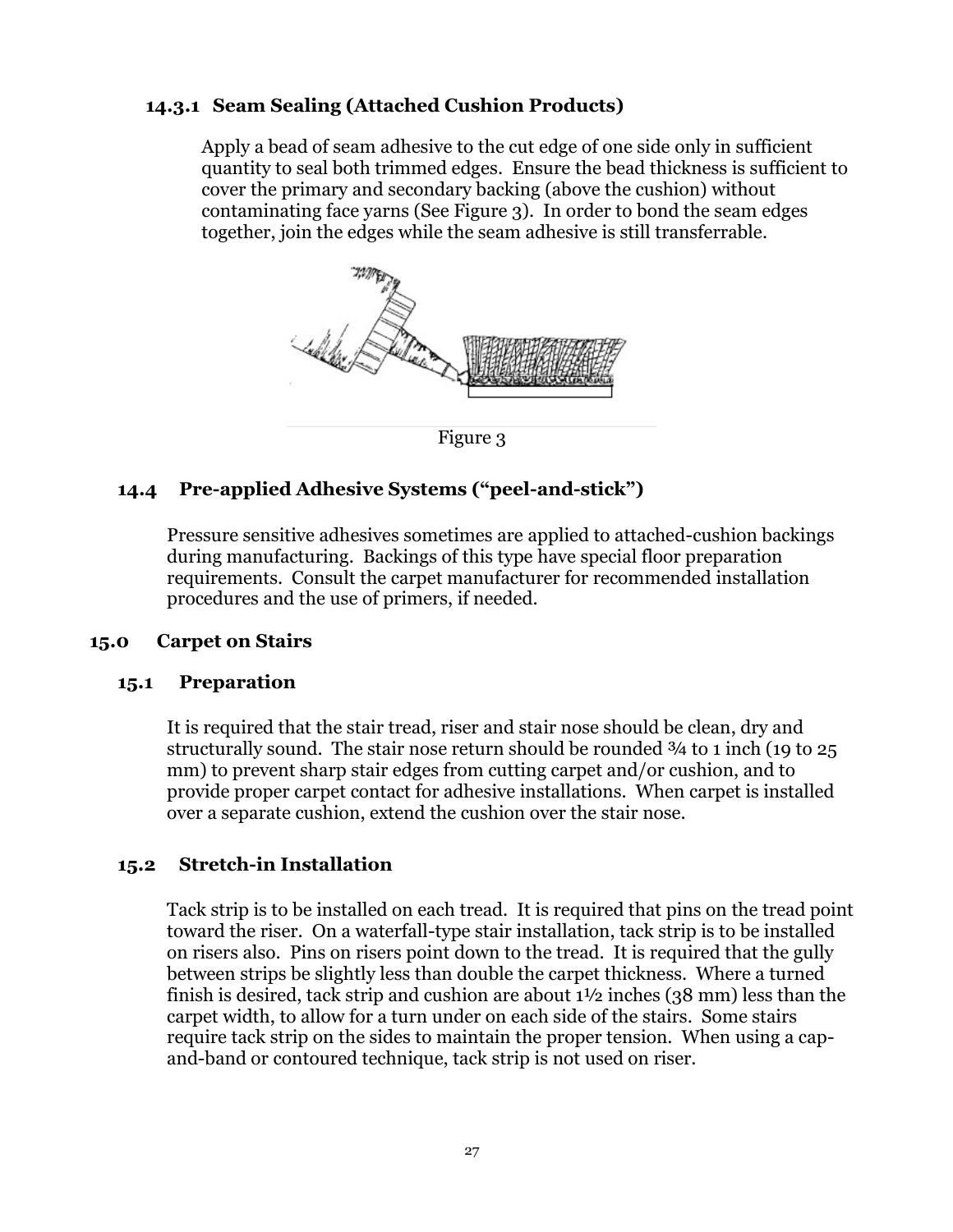**NOTE: When staples are used in upholstering carpet on stairs, take care to separate pile yarns to avoid trapping yarns, resulting in visible distortion. If the edges are exposed, they must be edge sealed. Upholstery work needs to have no raw edges exposed. Any seams or joints must be sealed. Carpet seams need to be split in the direction of the balusters/spindles.**

## <span id="page-27-0"></span>**15.3 Glue-down Installation**

Install carpet on stair treads and risers using recommended adhesive. Stairs without a return (nose) can be installed as one piece over the tread and riser. It is required that on stairs with a return, carpet be cut and installed with the tread and riser being separate pieces.

## <span id="page-27-1"></span>**15.4 Carpet Direction**

It is recommended that machine direction of the carpet be installed in the length direction of the stairs.

## **NOTE: Most manufacturers recommend carpet pile direction run down the stairs.**

## <span id="page-27-2"></span>**16.0 Patterned Carpet Installations**

## <span id="page-27-3"></span>**16.1 Uninstalled Patterned Carpet**

Carpet is a textile fabric subject to processing variations in the four pattern conditions: bow, skew/bias, elongation variation and trueness of edge. Measurement of these four conditions is performed on an uninstalled breadth/width of carpet. Individual manufacturers have tolerances to which their patterned products are required to conform. There are no industry standards for carpet pattern variations.

#### <span id="page-27-4"></span>**16.2 Manufacturing Tolerances**

Most manufacturers provide established tolerances and specific installation instructions for their patterned goods.

Factors affecting pattern match on the job site include, but are not limited to:

- method of installation
- condition and levelness of the floor
- type of carpet backing system selected.

Alignment of patterned carpet typically requires the use of mechanical stretching devices (i.e. power stretcher, mini stretcher, etc.).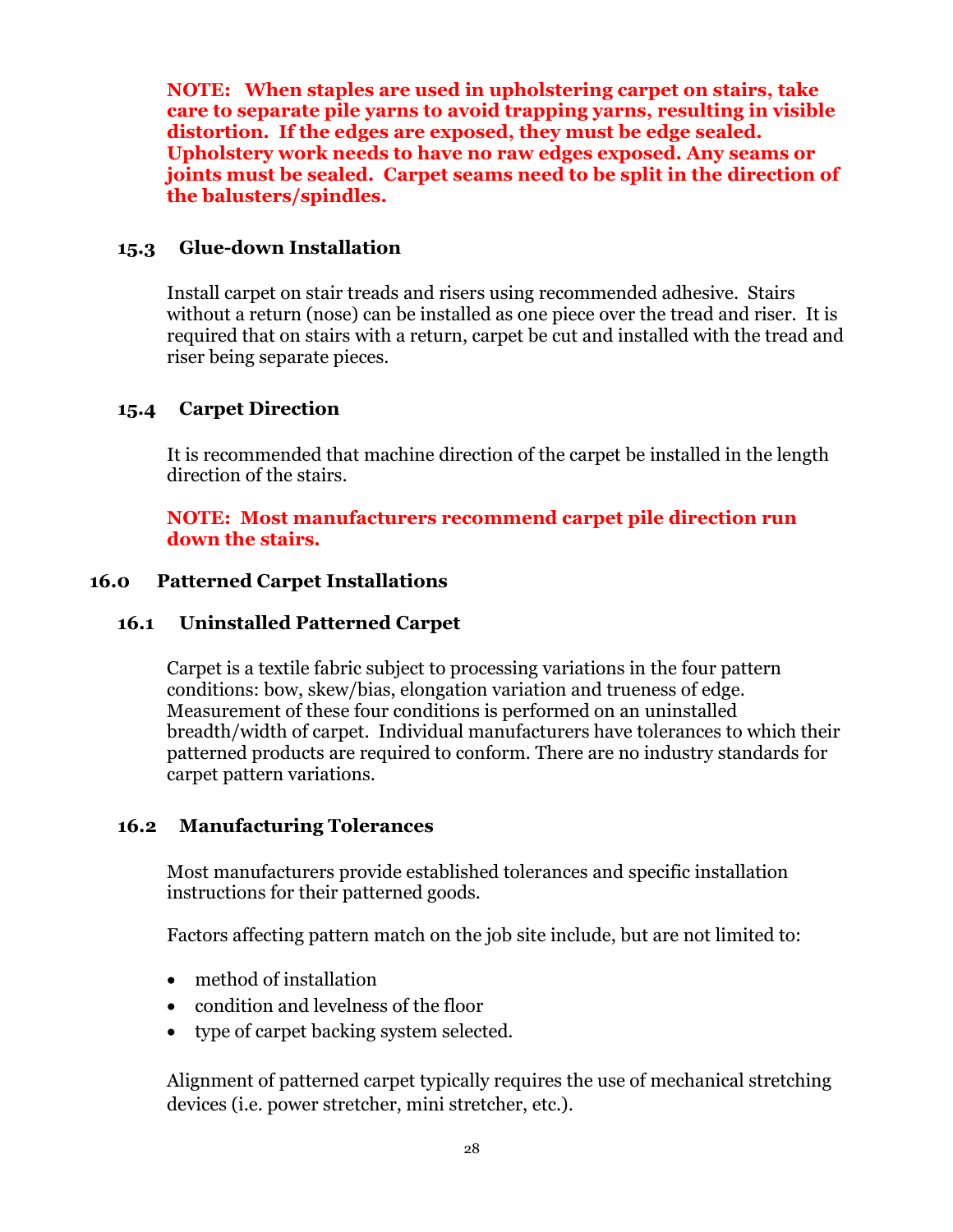## <span id="page-28-0"></span>**16.3 Seaming Diagram**

It is required that the seaming diagram reflect the desired pattern direction.

## <span id="page-28-1"></span>**16.4 Pattern Sequence/Roll Sequence**

Sequencing information may be available from the carpet manufacturer. In the absence of sequencing information from the carpet manufacturer, sequence carpet cuts working from the longest measured repeat gradually down to the shortest repeat within the dye lot.

## **NOTE: Patterned carpet requires additional material for proper pattern matching.**

## <span id="page-28-2"></span>**16.5 Pattern Adjustment**

Pattern adjustment during installation should be anticipated.

#### <span id="page-28-3"></span>**16.6 Pattern Alignment**

Match the pattern at the midpoint of the seam's length. Work from the seam's midpoint to the seam ends.

Bring the pattern into register using appropriate tools that might include (refer to Table I):

- power stretcher
- $\bullet$  knee kicker
- dead man
- "dry" lines
- stay nails
- double-headed mini-stretcher ("crab stretcher")

**NOTE: For patterned carpet, exercise care to ensure pattern alignment along walls. The use of mechanical stretching devices, staynails and a "dead man" may be necessary to achieve pattern match at seams and alignment along walls.**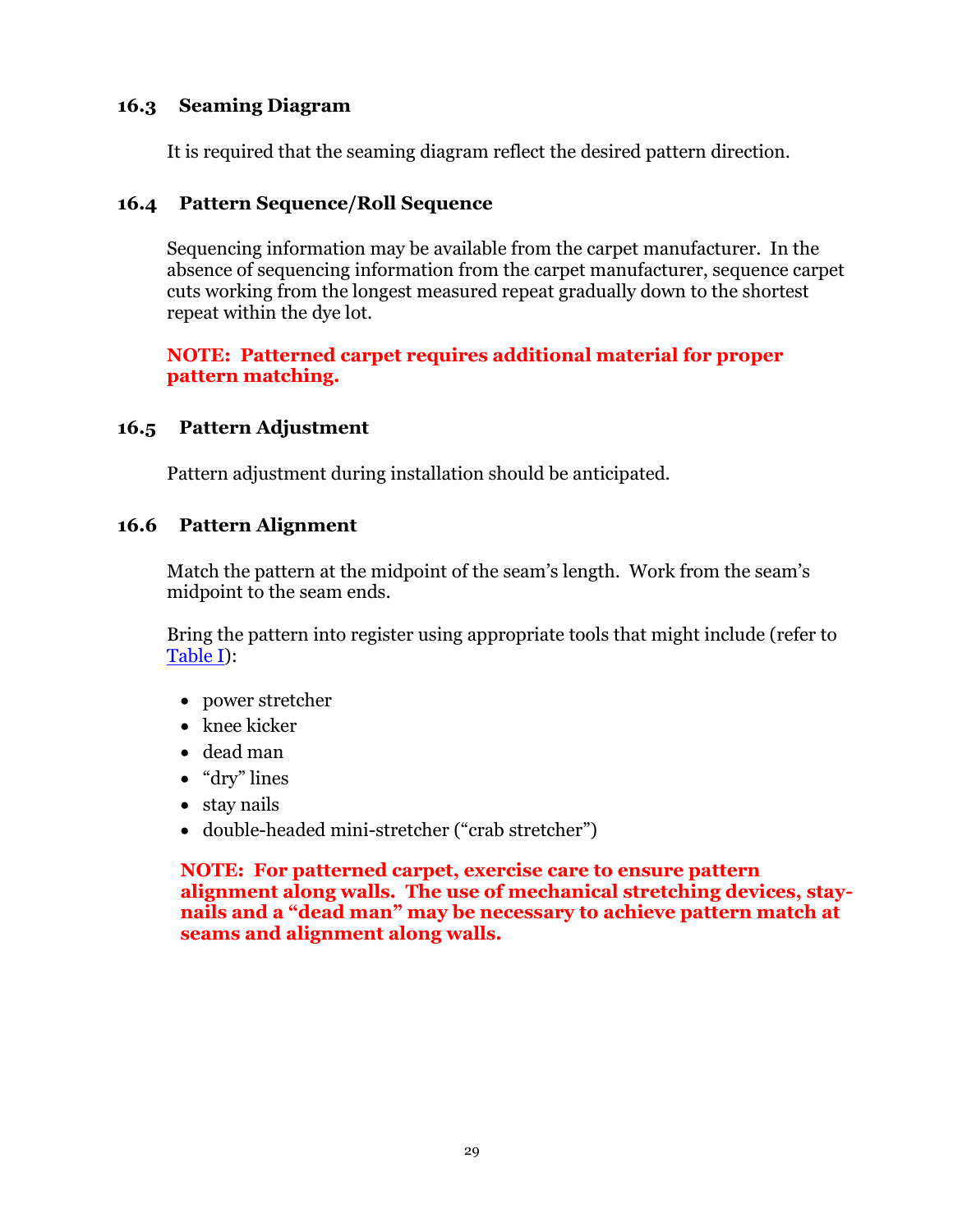#### **Residential Carpet Tile**

### <span id="page-29-0"></span>**17.0 Residential Carpet Tile Installation**

Due to the variation in tile size, shape, backing and installation methods (monolithic, ashlar, quarter turn, etc.) follow the carpet manufacturer's recommendations.

#### <span id="page-29-1"></span>**17.1 Layout**

Refer to [Section 5.3.](#page-8-3) To ensure straight-square installations, apply at least two perpendicular chalk lines onto the substrate (at a 90 degree angle to each other). These chalk lines should extend the entire length and width of the area to be covered. A laser line can also be utilized for this purpose. The location and intersection point of the chalk lines should be determined to achieve the design intent and reduce waste.

**NOTE: The intersection point mentioned above may or may not be in the center of a room in order to achieve the design intent.**

## <span id="page-29-2"></span>**17.2 Floor-Applied Adhesive Application**

Generally, a thin film of pressure-sensitive adhesive is applied and allowed to completely dry. The adhesive is engineered to prevent lateral movement of carpet tiles and for easy removal/replacement. Due to varying carpet tile backing, adhesive recommendations will differ. Follow manufacturer's recommendations.

#### **NOTE: In order to prevent adhesion issues or contamination, old adhesive residue must be removed and encapsulated prior to application of new adhesive.**

## <span id="page-29-3"></span>**17.3 Pre-Applied Adhesive Application**

Refer to [Section 14.4.](#page-26-4)

#### <span id="page-29-4"></span>**17.4 Tile Joints**

Tile in the completed installation should be tight but not compressed. To insure proper spacing when installing carpet tile, measure the distance covered by 10 tiles installed on the floor with no visible gaps, peaks or overlaps. The measurement should be equal to 10 times the tile size  $+/-1/4$ " unless otherwise stated in the manufacturer specifications. This measurement is an indication of correct placement of tiles to prevent compression or gapping between tiles. Take care not to trap yarn between tiles.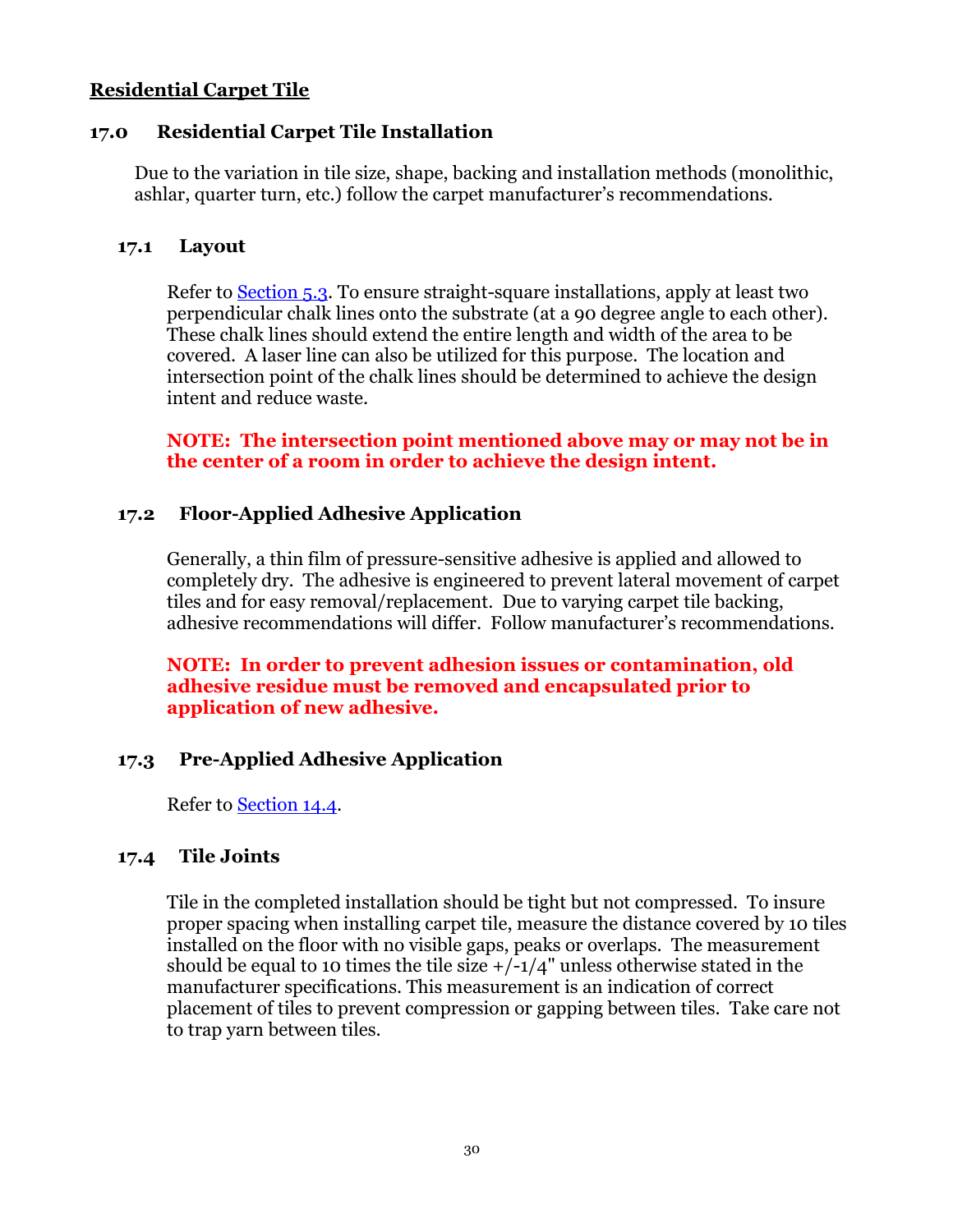## <span id="page-30-0"></span>**17.5 Rolling**

Refer to manufacturer recommendation for roller weight. Rolling, if required, should be performed to press the tile into the adhesive.

## <span id="page-30-1"></span>**17.6 Post Installation**

Refer to [Section 12.7](#page-22-6)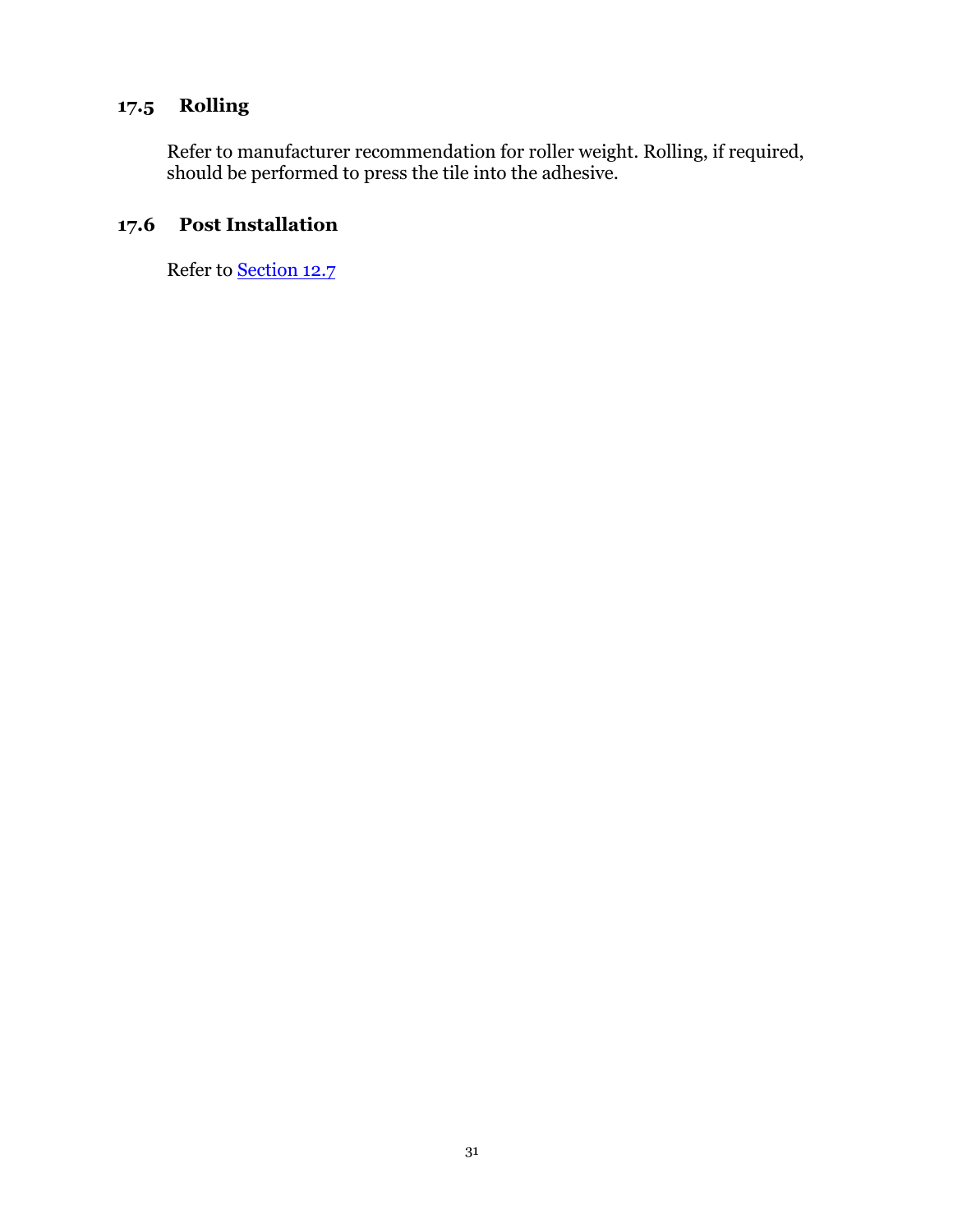## <span id="page-31-0"></span>**Appendices**

## <span id="page-31-1"></span>**Definition of Terms**

**Adhesive** – A substance that dries to a film capable of holding materials together by surface attachment. Applying adhesive to the floor normally is accomplished with a trowel, airless spray, or roller.

**Adhesive transfer** – The degree of coverage and penetration of the applied adhesive into the back of carpet while still maintaining full coverage of the floor. The degree of coverage may be influenced by adhesive type, method of installation, open assembly time and other factors.

**Alkali** – Having a pH greater than 7.

Attached cushion – Cushion material permanently bonded to the back of carpet by the manufacturer.

**Baseboard** – A board skirting the lower edge of a wall, covering the junction of the wall and the floor.

**Broadloom** – Carpet manufactured in a roll format.

**Calcium chloride test** – ASTM F1869 test method that is used to obtain measurements of moisture vapor emission rates over concrete substrates.

**Carpet cushion** – Material placed under carpet to provide resiliency, support, insulation qualities and noise reduction; also referred to as carpet lining, padding, or underlay, although "carpet cushion" is the preferred industry term.

**Carpet Tiles** – Various shapes and sizes of carpet precut during manufacturing with applied backings.

**Conditioning** – The process of allowing the substrate, carpet, cushion and sundries to relax or acclimate to the proper environment into which it is to be installed as described in the text.

**Curing Compounds** – Chemicals used to accelerate the curing time of concrete. [These can be adhesive bond breakers]

**Dead man** – A device used in carpet installation to provide a point of resistance for facilitating stretching procedures. Construction is a board with strips of tack strip attached to the bottom side.

**Delamination** – a separation of the carpet's primary and secondary backing.

**Direct glue down** – This is an installation method where carpet is adhered to the substrate using the proper adhesive.

**Double glue down** – This is an installation method where carpet cushion is first adhered to the substrate, and the carpet is then adhered to the cushion using the proper adhesives.

**Double-headed mini-stretcher (crab stretcher)** – Hand device used for aligning patterns where a power stretcher cannot be used; also used for removing fullness at seams and closing gaps at seams.

**Dry line** – This is a length of line or cord, which is stretched slightly above the carpet, but not touching the carpet, and used as a visual reference in pattern alignment. Lasers also may be used in this capacity.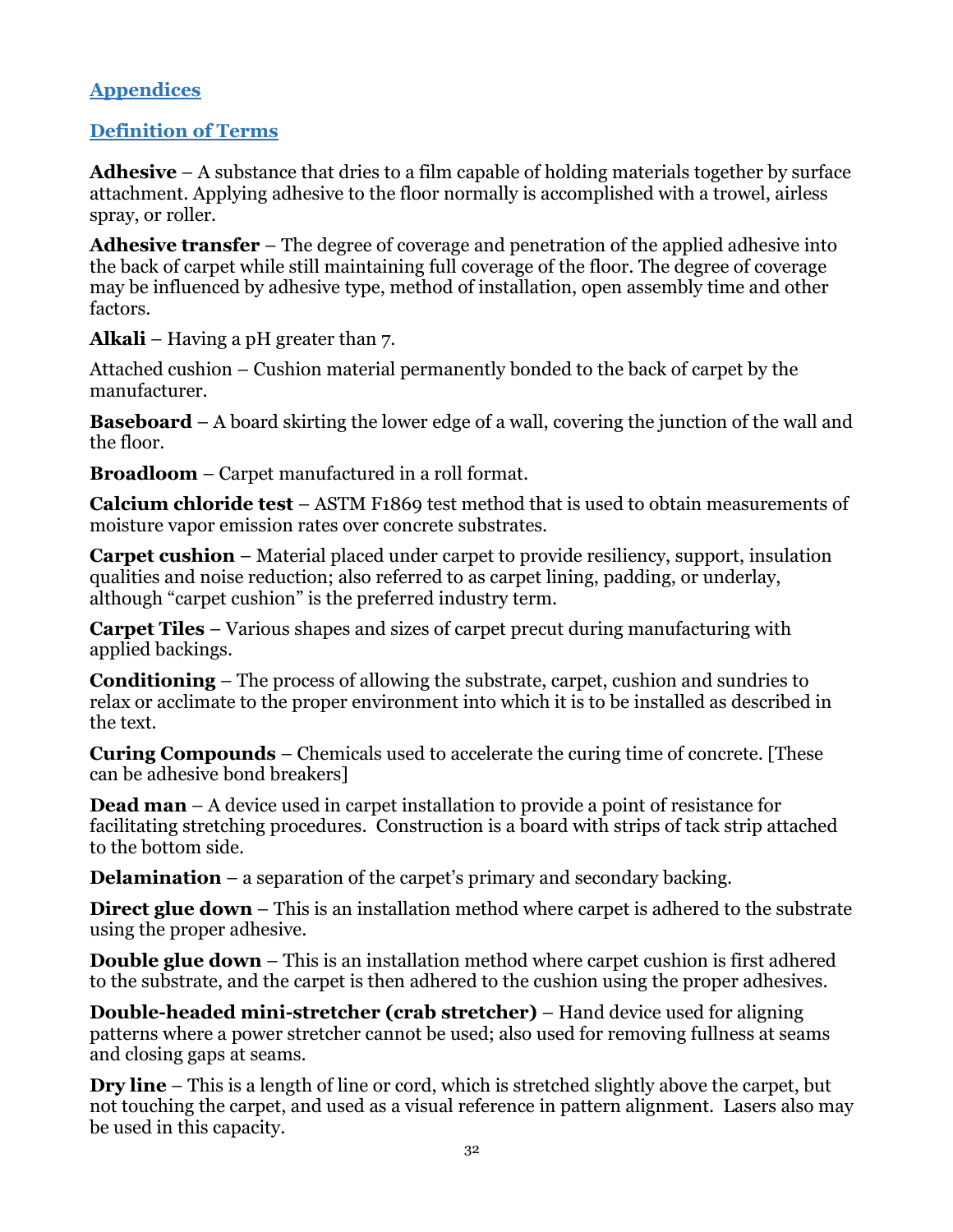**Edge Ravel** – A condition of yarn loss in installed carpet when the edges begin to fray.

**Gully** – The distance between the tack strip and the wall. A gully should always be slightly less than the thickness of the carpet and not exceeding 3/8 inch.

**HVAC** – Acronym for "heating, ventilating, and air conditioning" referring to indoor climate control systems.

**High Moisture Carpet Adhesive** – This is an adhesive that will work in a high moisture environment, however it does not act as a moisture barrier. See adhesive manufacturer for warranty information.

**Knee-kicker** – This is an installation tool designed to position carpet, hook and secure carpet onto the tack strip and also perform stair installations. [NOTE: A knee kicker is not for stretching carpet.]

**Open time** – The earliest time interval between the spreading of adhesive on a substrate and the placement of a floor covering material into the adhesive for bonding.

**Patching** – Floor preparation process of filling holes, cracks, and imperfections, etc., in a floor substrate prior to installation of carpet

**Pattern bow** – This is a distortion visible as wavy or crooked pattern lines when viewed across carpet width.

**Pattern elongation** – This is a variation of cumulative pattern measurements from one breadth/width to the next. It is often referred to as "pattern run-off" or "Length Pattern Repeat (LPR)". [Sequencing of cuts minimizes effects.]

**Pattern skew** – This is a distortion visible when the pattern on one side is slightly ahead of the pattern on the other side. Skew, or bias, describes pattern squareness.

**pH** – A value representing the concentration of hydrogen ions in gram equivalents per liter used to indicate the acidity or alkalinity (base) of a substance on a scale from 0 to 14 with 7 representing neutrality, numbers less than 7 increasing acidity, and numbers greater than 7 increasing alkalinity. [Use distilled water for laboratory and field testing for pH.]

**Plasticizer** – A substance incorporated into polyvinyl chloride polymer or other polymers to increase flexibility and workability.

**Power stretcher** – A carpet tool used to stretch carpet. Consists of a pinned plate or cotton head that grips the carpet, tubular extensions, a padded end used to brace against an opposing wall or other structure (dead man), and a lever system that multiplies the installer's applied stretching force.

**Primer** – A preparatory coating placed on a substrate or material to promote adhesion and neutralize pH.

**Riser** – The upright part of a step between two stair treads.

**Sealer** – A product used to reduce the porosity of the substrate.

**Seam** – The joints or interface of two pieces of carpet by the use of various securing techniques.

**Seam adhesive** – A specifically formulated adhesive for securing and protecting cut edges of carpet to be seamed.

**Seaming Devices** – Tools designed to melt seaming tape.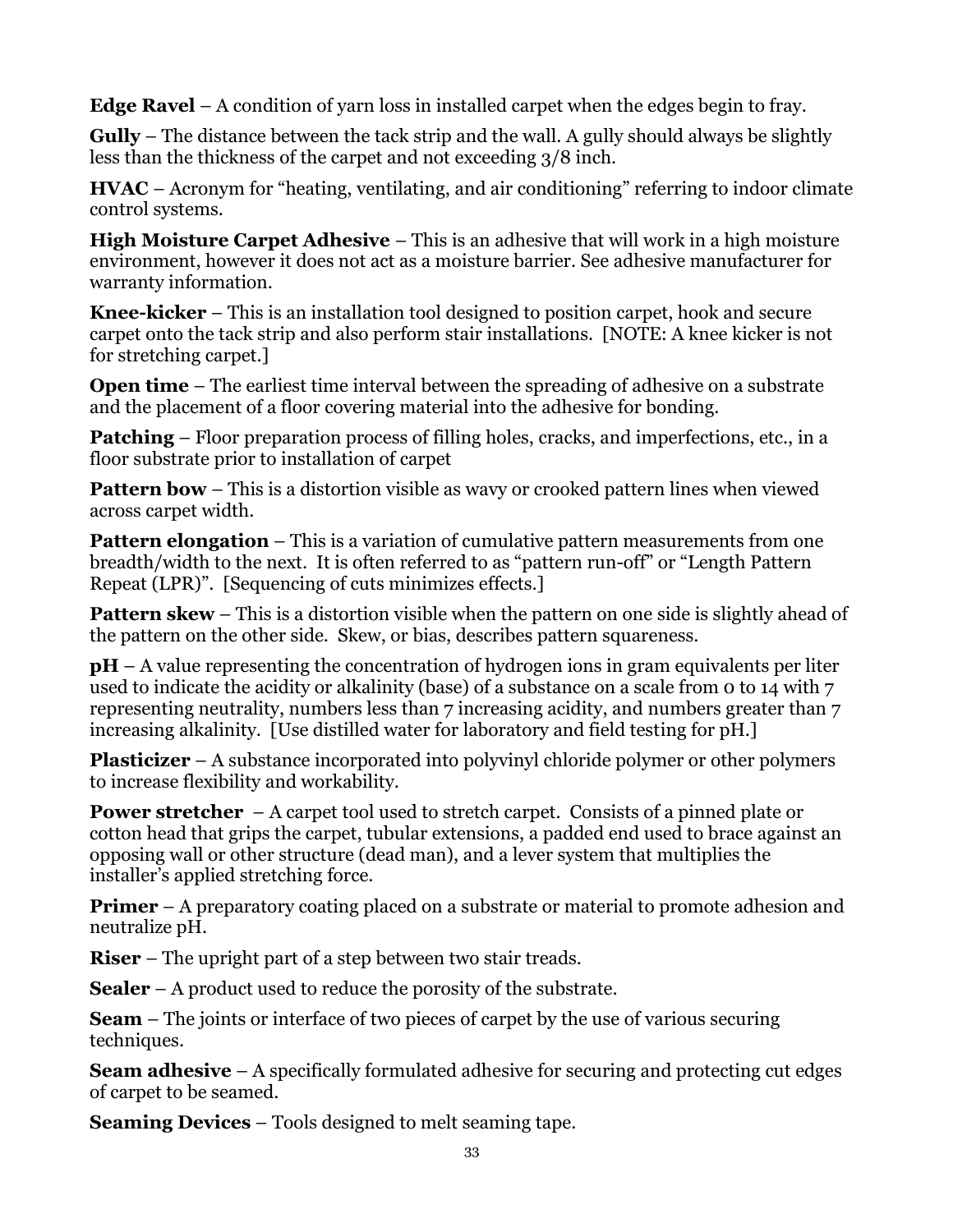**Seam peaking** – The slight elevation of the taped seams which is a (usually renders the seam more visible) result from power stretching of the carpet. For additional information, refer to CRI Technical Bulletin "[Peaking Seams in Stretch-In Carpet Installations](https://www.google.com/url?sa=t&rct=j&q=&esrc=s&source=web&cd=1&cad=rja&uact=8&ved=0CB4QFjAA&url=https%3A%2F%2Fwww.carpet-rug.org%2FDocuments%2FTechnical_Bulletins%2F2008_Peaked_Seams_in_Stretch-In_Carpet_Installatio.pdf&ei=u79TVfjZM8j6sAWL1IDAAw&usg=AFQjCNE0ZBZGaki0Tsj7VHmbjLzCW5iXhA&sig2=1TIMD6HF0xpqauFjoQo6Lg&bvm=bv.93112503,d.b2w)".

**Seam sealing/Edge sealing** – Common term used to describe the application of seam adhesive to secure and protect cut edges of carpet to be seamed from edge raveling and delamination.

**Seaming tape** – tape used for joining two sections of carpet. ["Hot melt" tape is pre-coated with a thermoplastic adhesive. Adhesives may be applied separately to other types of seaming tapes.]

**Secondary backing** – Woven or non-woven fabric reinforcement laminated to the back of tufted carpet, usually with an adhesive, to enhance dimensional stability, strength, stretch resistance, and ease of handling.

**Selvage (selvedge)** – The lengthwise, factory-finished edge portion of a carpet.

**Shoe molding** – Wood or plastic strip with one corner edge rounded slightly. Used to conceal the floor/wall line junction or between larger moldings and floors.

**Stair nose** – leading edge of a stair tread. For carpet installation, it is required that this edge be rounded.

**Stay nailing** – A technique of temporarily fastening carpet to the floor using nails to prevent movement until permanent fastening with tack strips, adhesives, or other means is possible. This technique is commonly used to align patterned carpet.

**Stretch-in** – Installation method whereby carpet is placed over separate carpet cushion and is secured in place, under tension, using a power stretcher (mechanical stretching device).

**Substrate** – A general term that means any surface below another surface, but which in the floor covering industry, most often refers to the stabilizing layer of material directly beneath the finish flooring.

**Tack strip** – Wood strip fastened to the floor near the walls of a room, containing either two or three rows of pins angled toward the walls on which the carpet is stretched and secured in a stretch-in installation. (Also referred to as "tackless strip")

**Telegraphing** – The gradual appearance of irregularities, imperfections, or patterns from a substrate onto the surface of the carpet which can include seaming tape.

**Threshold** – The raised material beneath a door. This is also known as a "door sill" or "saddle."

**Transition molding** – A wooden, metal, vinyl, or plastic strips to cover raw edges of carpet at doorways or where carpet abuts another type of floor covering. There are two basic types: 1) Applied before – Shapes put in place before carpet is installed and carpet is fitted to them, commonly called "gripper bar"; 2) Applied after – Shapes put in place on top of installed carpet commonly called "flat bar."

**Tread** – The horizontal part (walking surface) of a stair.

**Trowel** – Hand implement used for metering and spreading adhesive to the floor or other substrate.

**Trueness of edge/Bow in length** – It is generally measured as maximum deviation from a straight line, over a defined distance, between common pattern points along the machine direction of the carpet.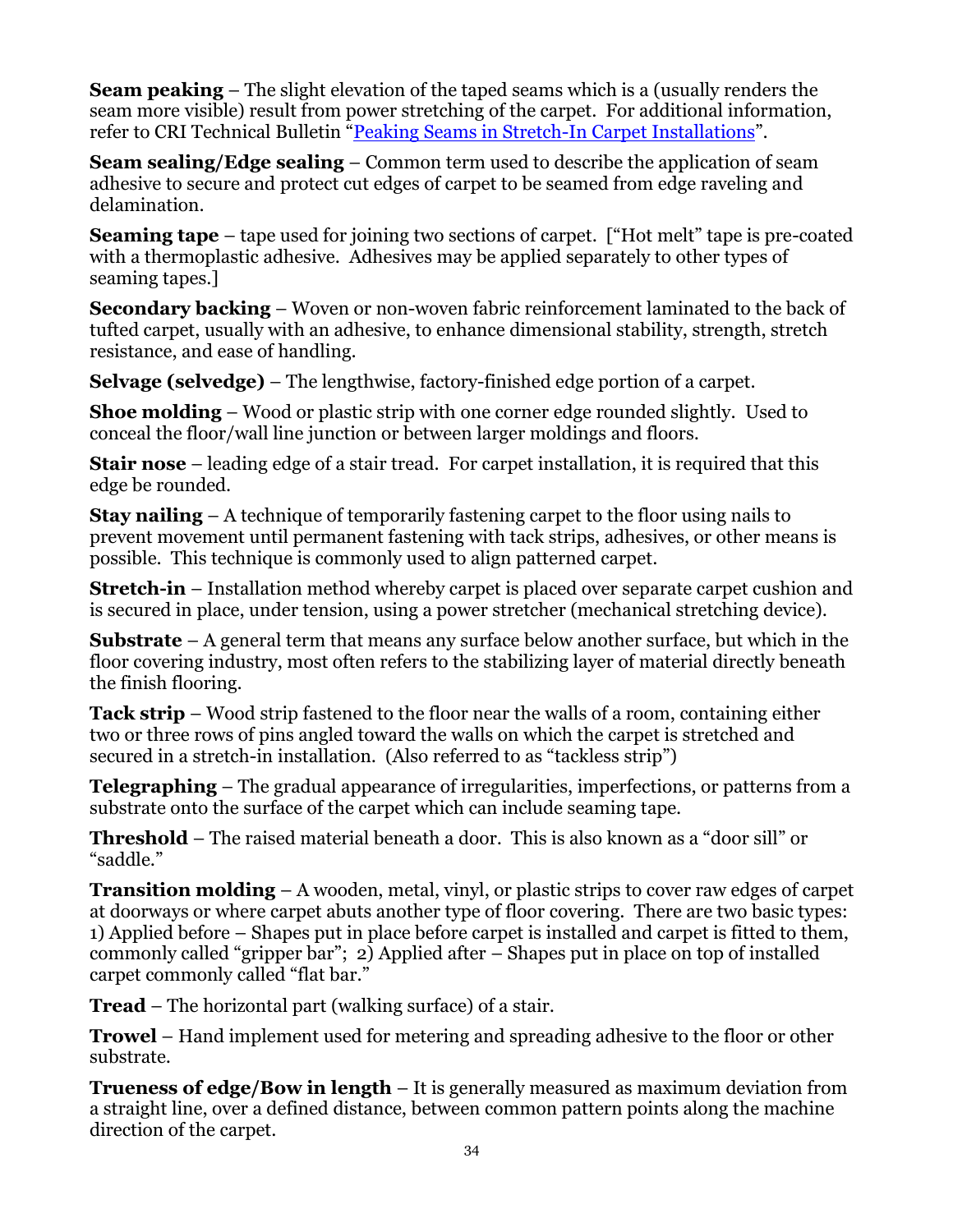**Tufted carpet** – Carpet manufactured by the process of inserting pile yarns into a primary backing fabric through needles.

**Unitary carpet** – Carpet back-coated with a compound intended to increase physical properties normally without the addition of a secondary backing.

**Working time (may be referred to as slip time)** – The length of time available after covering the adhesive with carpet to make adjustments or manipulate the carpet.

**Woven carpet** – Carpet produced on a loom. The lengthwise (warp) yarns and widthwise (weft or filling) yarns are interlaced to form the fabric. Carpet weaves, such as Wilton, Axminster and velvet, are complex, often involving several sets of warp and fill yarns for the pile and backing.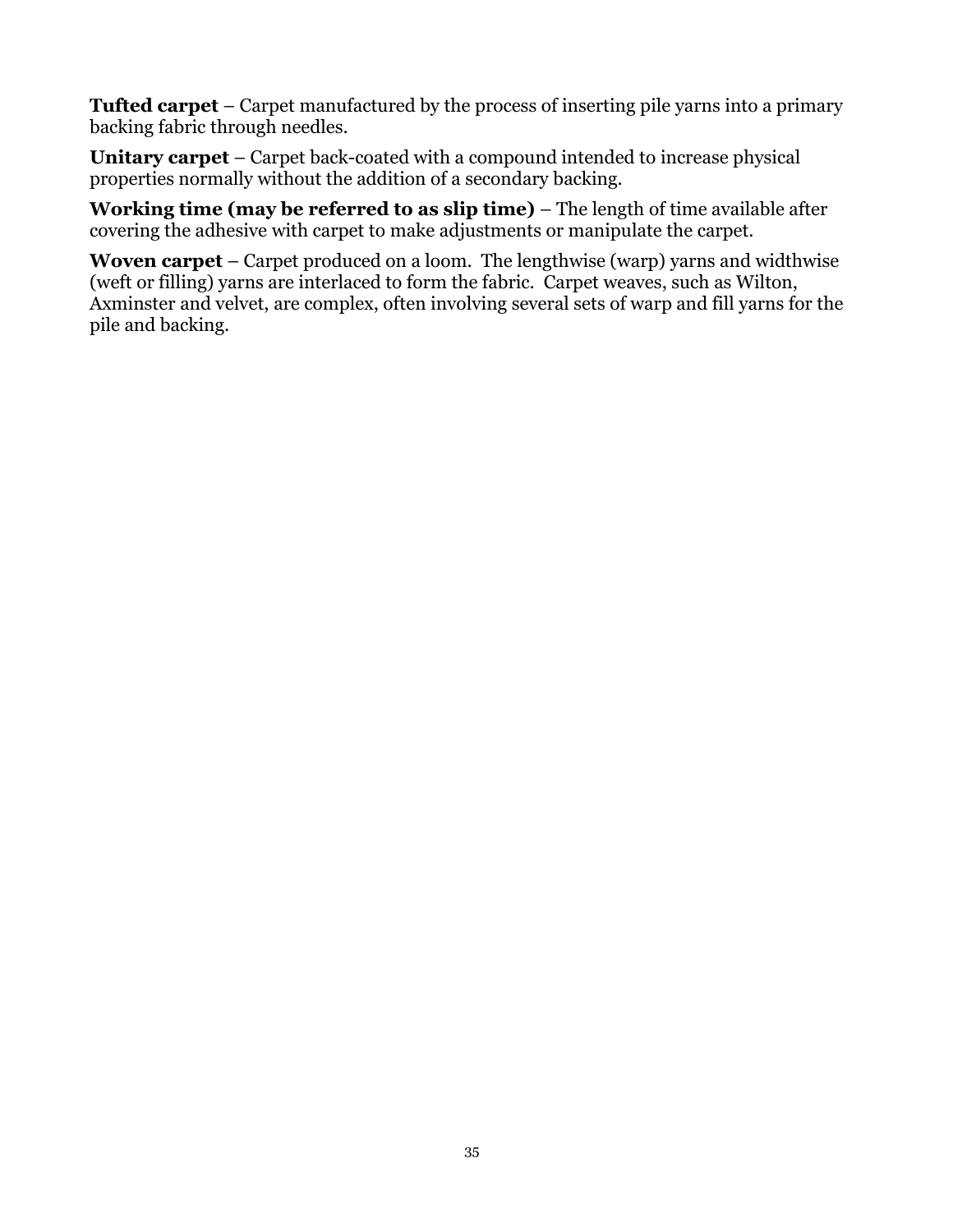## <span id="page-35-0"></span>**Table I – Tools & Materials**

## **Tools**

## **A. Tape Measure (Metal) K. Positioning Tools**

- 
- 
- 
- 
- 
- 
- 
- 

#### **D. Knives and Cutters** 6. Stay Nails

- 
- 
- 
- 
- 5. Nap Shears (Duck Bills) 1. Base Shoe Lifter
- 
- 7. Tack Strip Cutter 3. Stair Tool

## **E. Hammers and Mallets** 4. Pliers

- 
- 
- **F. Staplers / Tackers** 7. Miter Box
- 1. Electric Stapler 8. Hacksaw
- 
- 
- 
- 
- 
- 

## **I. Rollers** 15. Thimble

- 
- 
- 

## **J. Power Stretcher** 19. Knee Pads

- 1. Junior
- 2. Senior
- 3. Carpet Spreader

- 1. 25 ft. (7.6 m) 1. Adjustable Knee Kicker
- 2. 50 ft. (15.2 m) 2. Double Headed Mini Stretcher

## 3. 100 ft. (30.5 m) **L. Seaming Tools**

- **B. Straight Edge** 1. Awl / Row Runner
	- 1. Rigid 2. Cushion Back Cutter
- **C. Chalk Line** 3. Loop Pile Cutter
	- 1. White Chalk 4. Carpet Seam Roller (Flat and Paddle)
- 2. Red or Blue (Substrate Only) 5. Wood / Non-Conductive Weight to follow Hot Melt Seaming Iron

- 1. Carpet Knife **M.** Seaming Device
- 2. Utility Knife 1. Hot Melt Seaming Iron and Shield (3 inch or 6 inch)
- 3. Wall Trimmer 2. RF (Radio Frequency) Seaming Unit

## 4. Carpet Shears **N. Miscellaneous**

- 
- 6. Tin Shears 2. Drive Down Bar
	-
	-
- 1. 16 to 20 oz. Hammer 5. Extension Cord and Adapter
- 2. White Rubber Mallet 6. Hammer Drill / Mixing Paddle
	-
	-
- 2. Hammer Tacker 9. Door Pin Remover
- **G. Screwdrivers** 10. First Aid Supplies
	- 1. Phillips 11. Carpenter Square
- 2. Standard 12. Pencil and Note Pad
- **H. Trowels** 13. Chalk Stick
	- 1. See Table II 14. Marking Pin
		-
	- 1 35 lb (16 kg) 16. Curved Needle and Thread
	- 2 50 lb (23 kg) 17. Vacuum Cleaner / Broom
	- 3 75 lb (34 kg) 18. Dry Lines
		-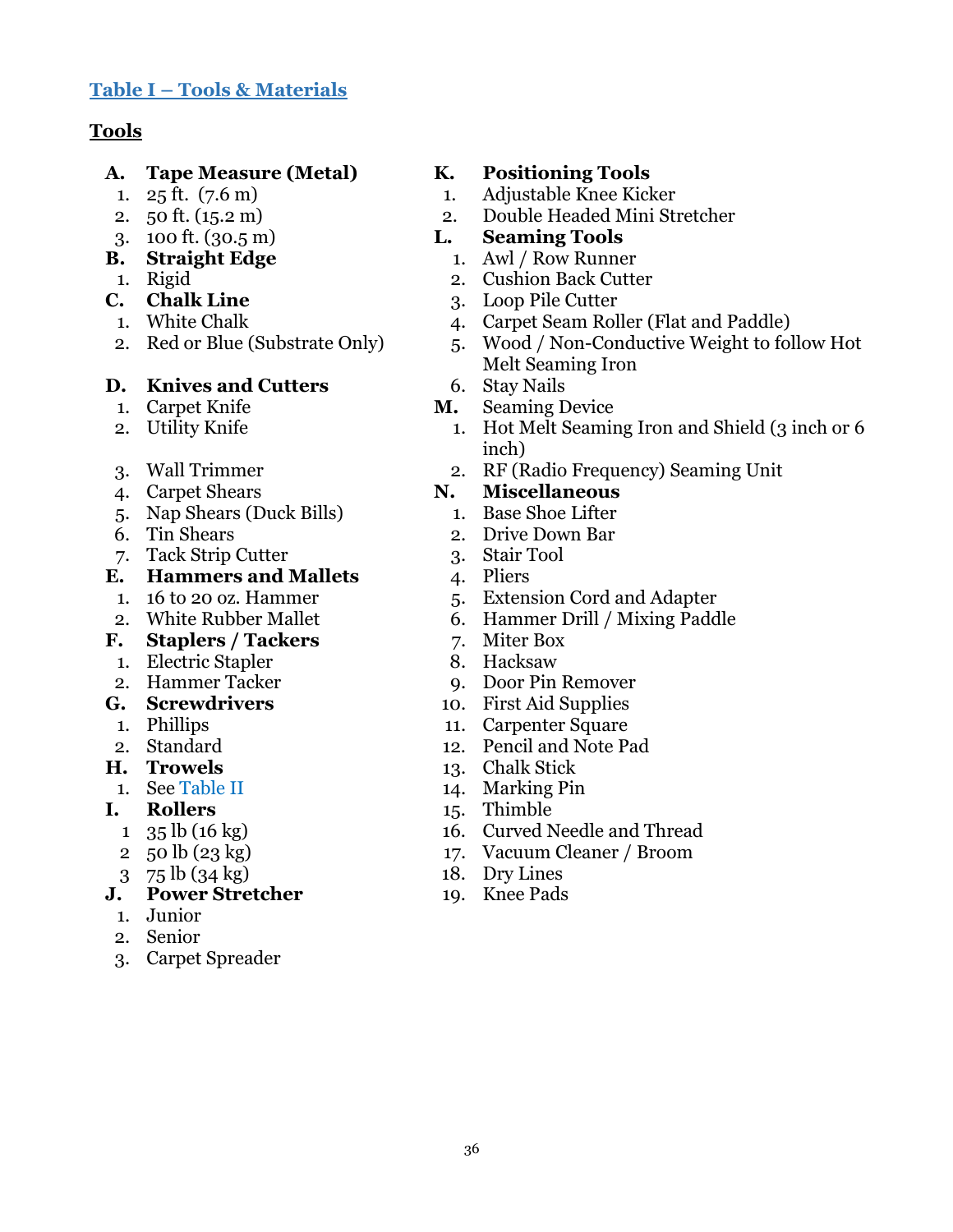## **Materials:**

- **A. Metal and Vinyl Moldings**
	- 1. Flat Metal 1. Hot Melt
	- 2. Cap Molding (T-track) 2. Latex<br>
	3. Stair Nosing **C. Seam Sealer**
	-
	- 3. Stair Nosing<br>4. Accent Molding
	- 5. Tap-Down (Gripper Bar or Flat)
	- 6. Access Panel Molding **D.**
	-

## **B. Seaming Tape**

- 
- 

- 1. Liquid Seam Sealer
- 2. Thermoplastic sticks and applicator

7. Z-Bar 1. See Table III for Various Widths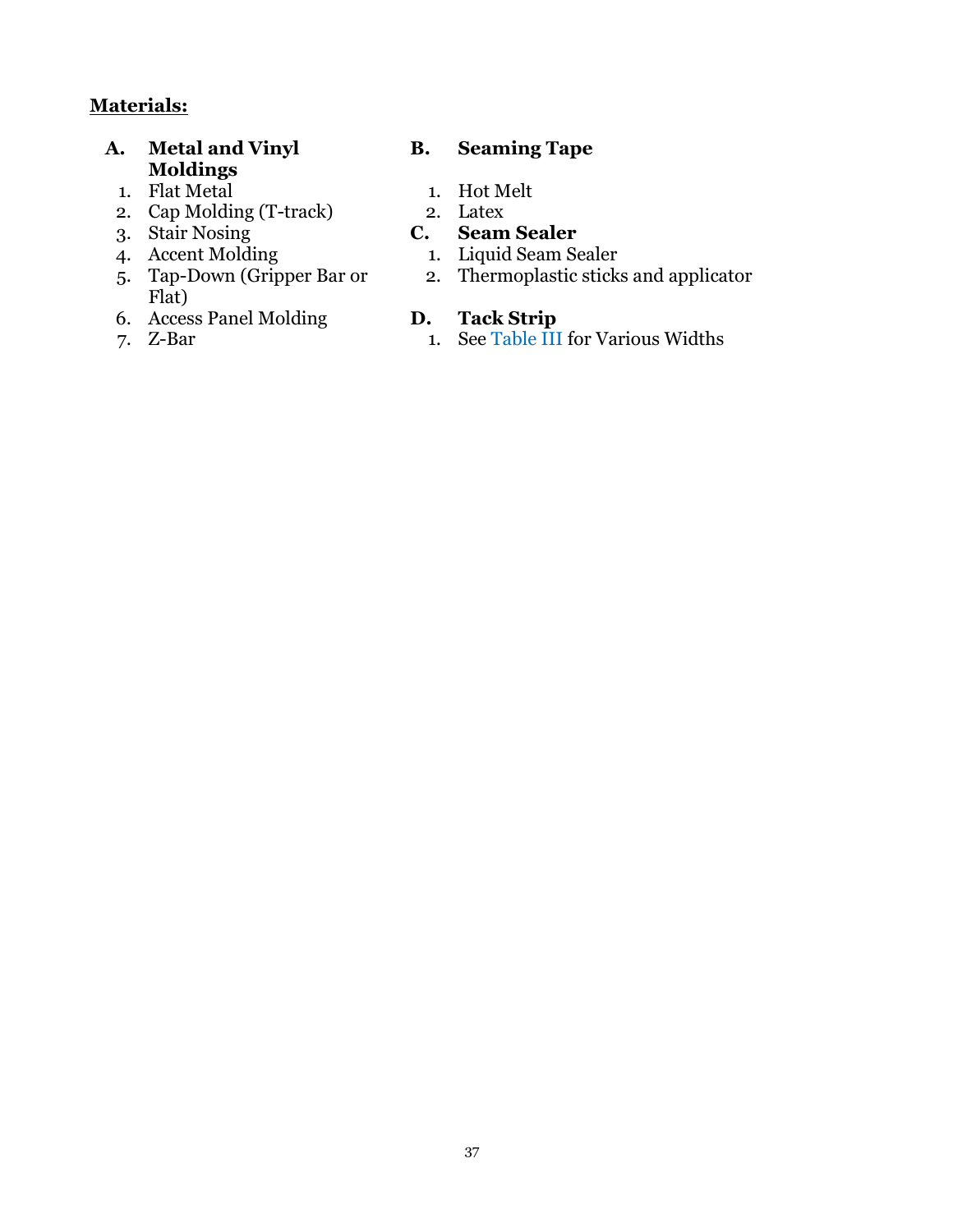## <span id="page-37-0"></span>**Table II – Trowel Size Minimum Guidelines**

| <b>FLOOR</b><br><b>COVERING/SUBSTRATE</b>                                                      | <b>APPLICATOR SIZE</b>                                                          | <b>APPROXIMATE</b><br><b>SPREAD RATE</b><br>feet <sup>2</sup> / gal. | <b>APPROXIMA</b><br><b>TE SPREAD</b><br><b>RATE</b><br>yards <sup>2</sup> / gal. |
|------------------------------------------------------------------------------------------------|---------------------------------------------------------------------------------|----------------------------------------------------------------------|----------------------------------------------------------------------------------|
| <b>Broadloom Carpet: rough</b><br>back, woven, double stick                                    | $1/8$ " x $1/8$ " x $1/8$ " U or Square<br>notch<br>(3.2mm x 3.2mm x 3.2mm)     | $50 - 90$                                                            | $6 - 10$                                                                         |
| carpet to cushion                                                                              | $1/8$ " x $1/8$ " x $1/16$ " U notch<br>(3.2mm x 3.2mm x 1.6mm)                 | $45 - 75$                                                            | $5 - 8$                                                                          |
| <b>Broadloom Carpet: Action</b>                                                                | $1/8$ " x $1/8$ " x $1/8$ " V notch<br>(3.2mm x 3.2mm x 3.2mm)                  | $90 - 110$                                                           | $10 - 12$                                                                        |
| Bac®, unitary back, jute                                                                       | $1/8$ " x $1/8$ " x $1/16$ " V notch<br>(3.2mm x 3.2mm x 1.6mm)                 | $70 - 90$                                                            | $8 - 10$                                                                         |
| <b>Broadloom Carpet:</b><br>smooth back, attached<br>cushion, needle punched,<br>cove base     | $3/32$ " x $3/32$ " x $3/32$ " V notch<br>$(2.4$ mm x 2.4mm x 2.4mm)            | $90 - 135$                                                           | $10 - 15$                                                                        |
| Vinyl back broadloom<br>carpet, carpet pad to floor<br>double stick, cork tile and<br>underlay | $1/16$ " x $1/16$ " x $1/16$ " Sq. notch<br>$(1.6$ mm x $1.6$ mm x $1.6$ mm $)$ | $160 - 180$                                                          | $18 - 20$                                                                        |
| Vinyl back broadloom<br>carpet, carpet pad to floor<br>double stick, cork tile and<br>underlay | $1/16$ " x $1/16$ " x $1/16$ " U notch<br>$(1.6$ mm x $1.6$ mm x $1.6$ mm $)$   | $160 - 180$                                                          | $18 - 20$                                                                        |
| Carpet tile                                                                                    | 3/8" Nap Paint Roller<br>(9.5mm)<br>3/4" Nap Paint Roller<br>(19.0mm)           | $350 - 400$<br>$270 - 360$                                           | $35 - 45$<br>$30 - 40$                                                           |

**Note: Above dimensions are given as width x depth x spacing. Spread rates vary with texture and porosity of the substrate. Trowels should be held at a consistent 45-60° angle to apply adhesive. Examine notches regularly for wear.**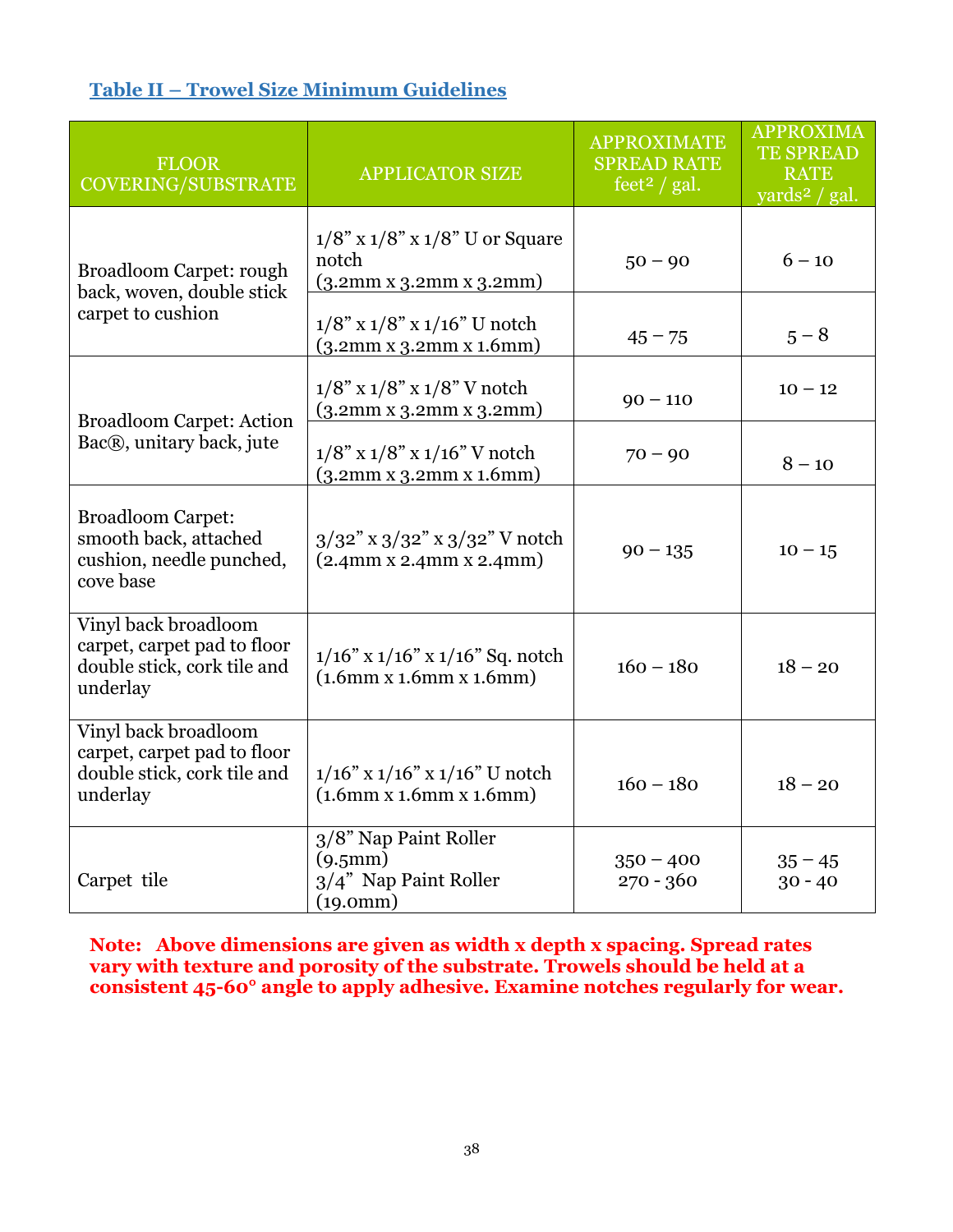# <span id="page-38-0"></span>TYPES AND WIDTHS OF CARPET TACK STRIP AVAILABLE

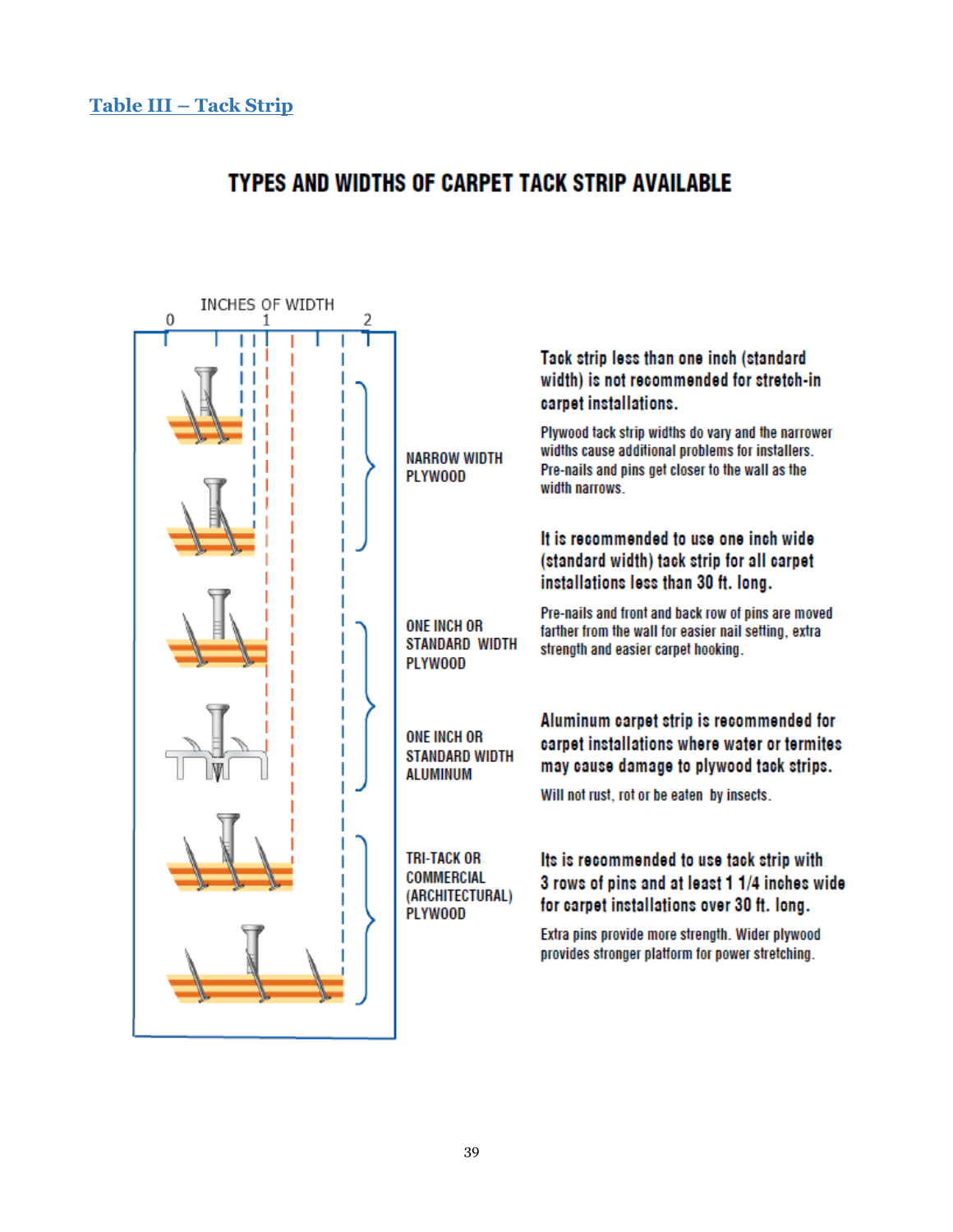## <span id="page-39-0"></span>**Table IV – Adhesive Types / Definitions**

## **Adhesives – Common Types Used in Carpet Installation**

## **A. Carpet Floor Adhesives**

- **1. Latex Adhesive:** Common name for adhesives used to install broadloom carpets, excluding those with vinyl backing, either directly to a substrate or over underlayment and cushion. Refer to carpet manufacturer for adhesive grade recommendation for specific backings and uses.
- **2. Multi-purpose Adhesive**: A latex adhesive designated for use with varying carpet types as well as non-vinyl backed (mineral-felt backed) resilient sheet goods.
- **3. Vinyl-Back Carpet Adhesive:** Adhesive specifically formulated for permanent installation of vinyl back carpet.
- **4. Modular-Carpet Adhesive:** Pressure sensitive type adhesive for releasable installation of modular carpets. Note: Always consult manufacturer for proper type adhesive.
- **5. Outdoor Carpet Adhesive:** Water resistant adhesive for installations of carpet designed for outdoor use. Refer to adhesive manufacturer for adhesive grade recommendation for specific backings.
- **6. Polyurethane Carpet Adhesive:** For installing specific polyurethane backings. Refer to adhesive manufacturer.
- **7. Contact Adhesive:** Used for bonding various carpet edge moldings to a substrate. It can be used for adhering carpet to difficult or irregular surfaces.
- **B. Carpet Seaming Adhesives (Seam Sealer)**
- **1. Vinyl-back Seam Adhesive:** Solvent-based (chemical weld) or solvent-free (mechanical bond).
- **2. Latex Seam Adhesive:** For applying seaming tapes, reinforcing sewn seams, sealing trimmed edges prior to "hot melt" seaming, securing binding, etc.
- **3. Hot Melt Seam Adhesive:** A thermoplastic adhesive used for adhesive or stretchin applications.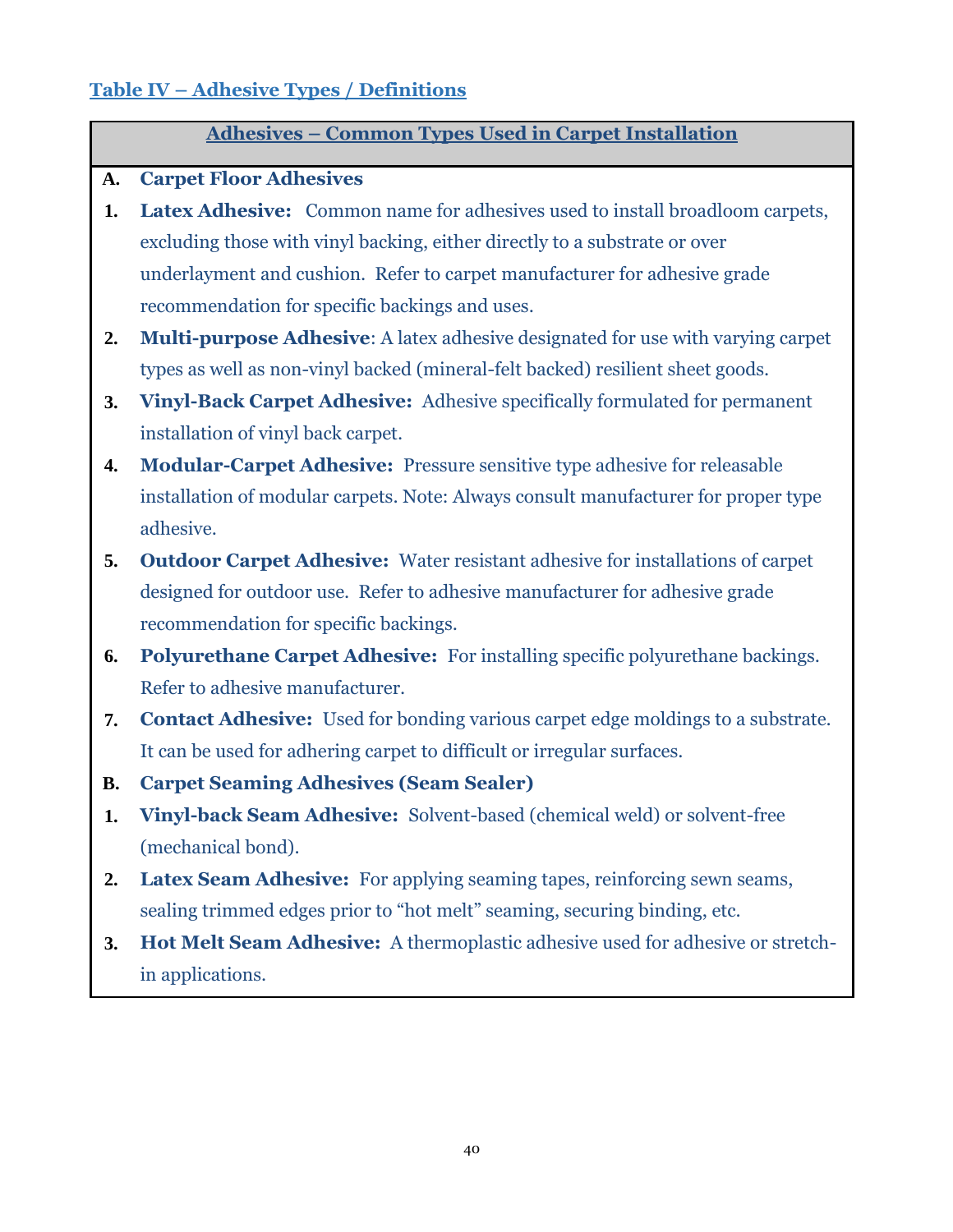## <span id="page-40-0"></span>**Table V – Dew Point**

| Ашленетан тенірегисите ін деятеся ғингенісі |                |                |                |                |                |                |      |               |      |                |                |
|---------------------------------------------|----------------|----------------|----------------|----------------|----------------|----------------|------|---------------|------|----------------|----------------|
| <b>Relative</b><br><b>Humidity</b>          | $40^{\circ}$ F | $45^{\circ}$ F | $50^{\circ}$ F | $55^{\circ}$ F | $60^{\circ}$ F | $65^{\circ}$ F | 70°F | $75^{\circ}F$ | 80°F | $85^{\circ}$ F | $90^{\circ}$ F |
| 90%                                         | 37             | 42             | 46             | 52             | 57             | 62             | 67   | 72            | 77   | 81             | 87             |
| 85%                                         | 35             | 40             | 45             | 50             | 55             | 60             | 65   | 70            | 75   | 80             | 84             |
| 80%                                         | 34             | 39             | 44             | 49             | 54             | 59             | 63   | 68            | 73   | 78             | 82             |
| 75%                                         | 32             | 37             | 42             | 47             | 52             | 57             | 62   | 66            | 71   | 76             | 80             |
| 70%                                         | 31             | 35             | 40             | 45             | 50             | 55             | 60   | 64            | 68   | 74             | 78             |
| 65%                                         | 30             | 33             | 38             | 43             | 47             | 53             | 57   | 62            | 66   | 72             | 76             |
| 60%                                         | 27             | 32             | 36             | 40             | 45             | 50             | 55   | 60            | 64   | 69             | 73             |
| 55%                                         | 26             | 30             | 34             | 38             | 43             | 48             | 53   | 58            | 61   | 67             | 70             |
| 50%                                         |                | 28             | 32             | 36             | 40             | 45             | 50   | 55            | 59   | 64             | 67             |
| 45%                                         |                | 26             | 30             | 33             | 37             | 42             | 47   | 52            | 56   | 61             | 64             |
| 40%                                         |                | 21             | 27             | 32             | 35             | 40             | 43   | 49            | 52   | 58             | 61             |
| 35%                                         |                |                | 24             | 28             | 31             | 36             | 40   | 45            | 48   | 54             | 57             |
| 30%                                         |                |                |                | 25             | 28             | 32             | 36   | 41            | 44   | 50             | 52             |

Ambiant Air Tamparatura in Dagraes Fahranhait

SURFACE TEMPERATURE AT WHICH CONDENSATION OCCURS

HOW TO USE THIS CHART: If the air temperature is 80°F and the RH is 65%, the dew point is 66°F. No coating should be applied unless the surface temperature of the slab is 71°F or higher.

DEW POINT: Temperature at which moisture will condense on the surface of an object. No coatings should be applied unless surface of the concrete slab is a minimum of 5 degrees above this point. Ambient temperature must be maintained during curing, or can be falling, but never rising.

RELATIVE HUMIDITY (RH): The amount of water vapor in a mixture of air and water vapor. It is defined as the ratio of the partial pressure of water vapor in an air-water mixture to the saturated vapor pressure of water at a prescribed temperature.

<span id="page-40-1"></span>AMBIENT AIR TEMPERATURE: The ambient temperature is a non-specific phrase used to describe the outside temperature. When taking the temperature with a thermometer, you are getting a general idea of the temperature of the surrounding air without taking into account the humidity or wind in the air.